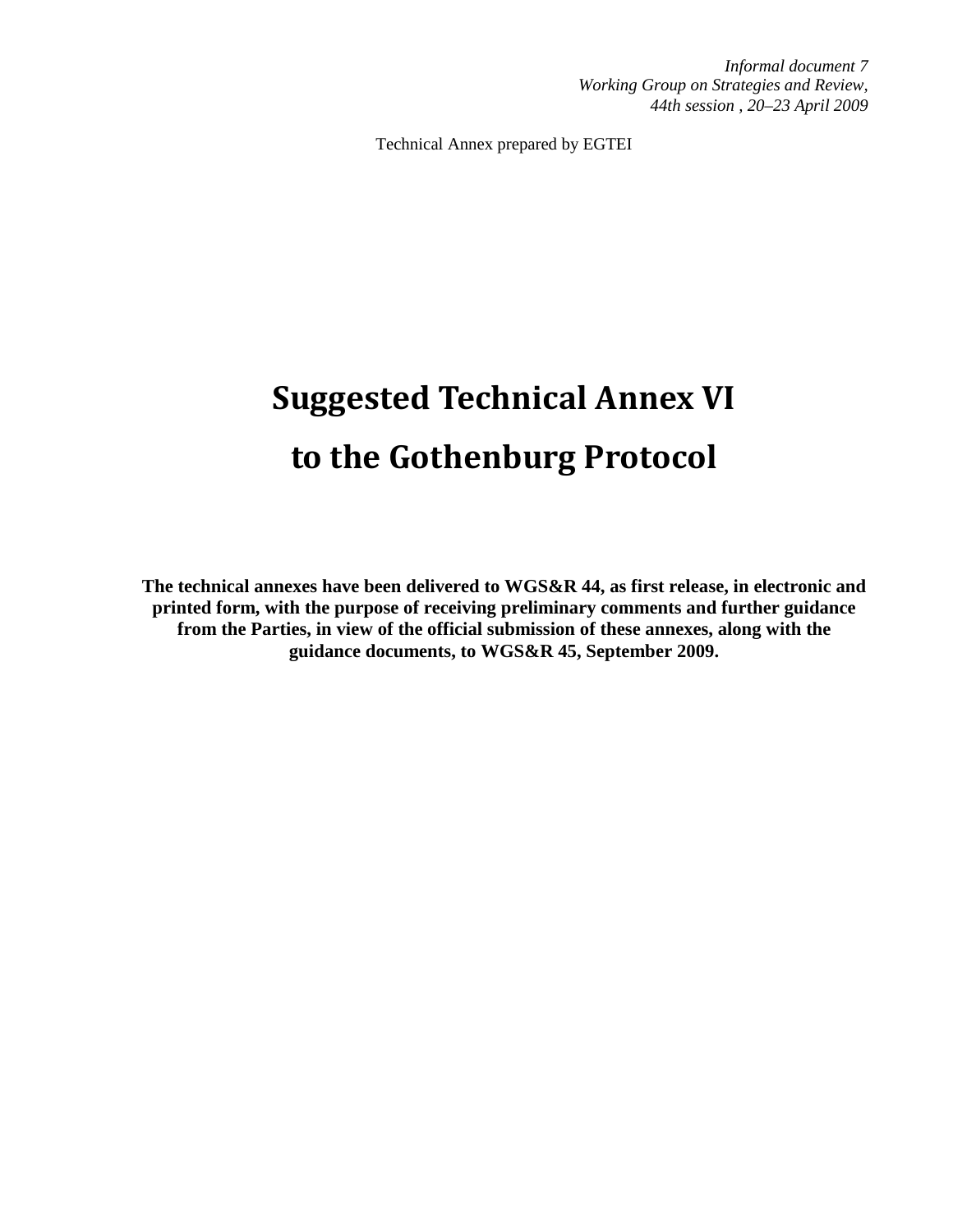# **Annex VI**

# LIMIT VALUES FOR EMISSIONS OF VOLATILE ORGANIC COMPOUNDS FROM STATIONARY SOURCES

#### [Existing and new installations have to be defined]

1. Section A applies to Parties other than Canada and the United States of America, section B applies to Canada and section C applies to the United States of America.

## A. Parties other than Canada and the United States of America

2. This section of the present annex covers the stationary sources of non-methane volatile organic compound (NMVOC) emissions listed in paragraphs 8 to 21 below. Installations or parts of installations for research, development and testing of new products and processes are not covered. Threshold values are given in the sector-specific tables below. They generally refer to solvent consumption or emission mass flow. Where one operator carries out several activities falling under the same subheading at the same installation on the same site, the solvent consumption or emission mass flow of such activities are added together. If no threshold value is indicated, the given limit value applies to all the installations concerned.

3. For the purpose of section A of the present annex:

(a) "Storage and distribution of petrol" means the loading of trucks, railway wagons, barges and seagoing ships at depots and mineral oil refinery dispatch stations, excluding vehicle refuelling at service stations covered by relevant documents on mobile sources;

(b) "Adhesive coating" means any process in which an adhesive is applied to a surface, with the exception of adhesive coating and laminating associated with printing processes and wood and plastic lamination;

(c) "Wood and plastic lamination" means any process to adhere together wood and/or plastic to produce laminated products;

(d) "Coating processes" means the application of metal and plastic surfaces to: passenger cars, truck cabins, trucks, buses or wooden surfaces and covers any process in which a single or multiple application of a continuous film of coating is laid onto:

> (i) New vehicles defined (see below) as vehicles of category M1 and of category N1 insofar as they are coated at the same installation as M1 vehicles;

(ii) Truck cabins, defined as the housing for the driver, and all integrated housing for the technical equipment of category N2 and N3 vehicles;

(iii) Vans and trucks defined as category N1, N2 and N3 vehicles, but excluding truck cabins;

(iv) Buses defined as category M2 and M3 vehicles; and

(v) Other metallic and plastic surfaces including those of aeroplanes, ships, trains, etc., wooden surfaces, textile, fabric, film and paper surfaces.

This source category does not include the coating of substrates with metals by electrophoretic or chemical spraying techniques. If the coating process includes a step in which the same article is printed, that printing step is considered part of the coating process. However, printing processes operated as a separate activity are not included. In this definition: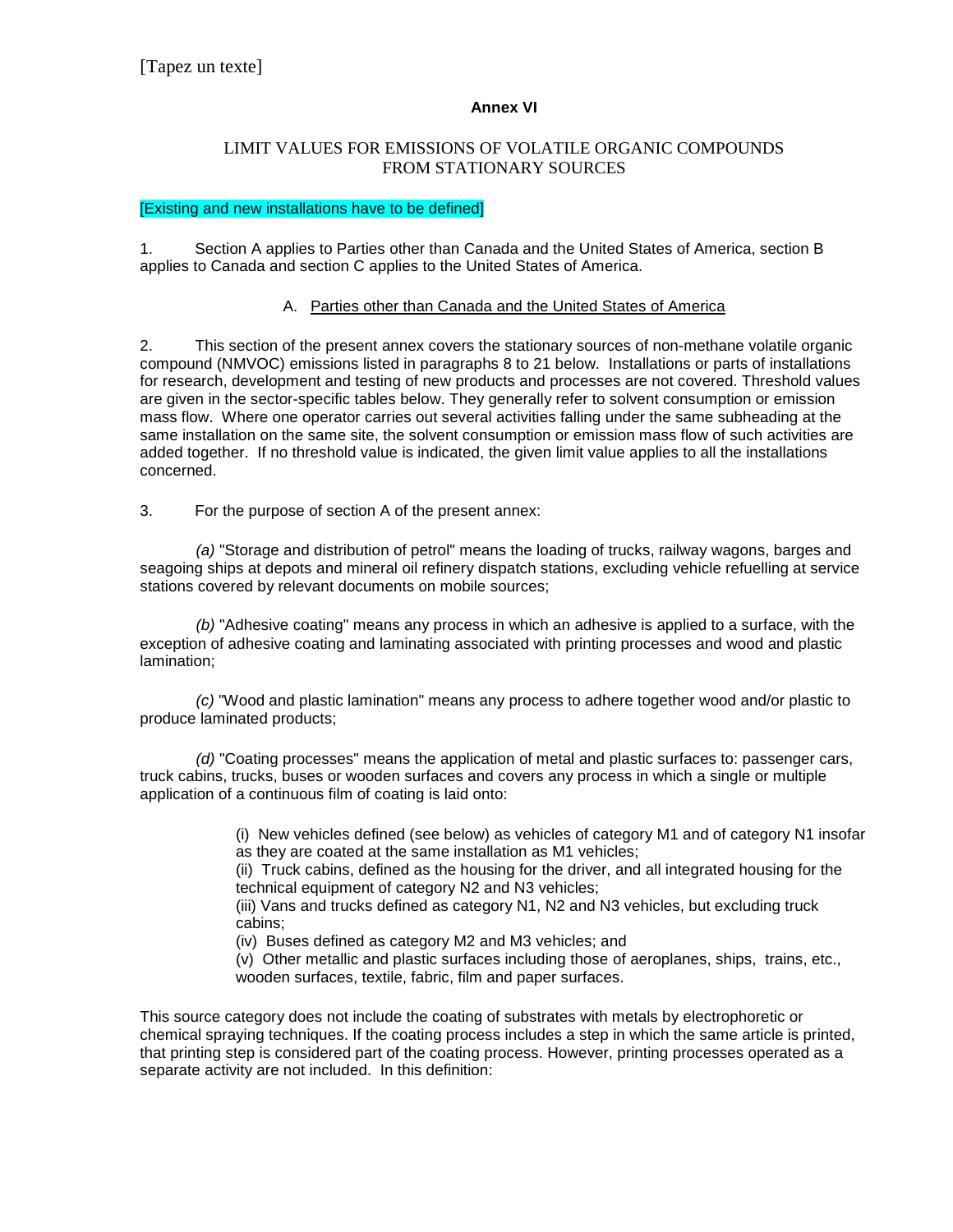- M1 vehicles are those used for the carriage of passengers and comprising not more than eight seats in addition to the driver's seat;

- M2 vehicles are those used for the carriage of passengers and comprising more than eight seats in addition to the driver's seat, and having a maximum mass not exceeding 5 Mg;

- M3 vehicles are those used for the carriage of passengers and comprising more than eight seats in addition to the driver's seat, and having a maximum mass exceeding 5 Mg;

- N1 vehicles are those used for the carriage of goods and having a maximum mass not exceeding 3.5 Mg;

- N2 vehicles are those used for the carriage of goods and having a maximum mass exceeding 3.5 Mg but not exceeding 12 Mg;

- N3 vehicles are those used for the carriage of goods and having a maximum mass exceeding 12 Mg.

(e) "Coil coating" means any processes where coiled steel, stainless steel, coated steel, copper alloys or aluminium strip is coated with either a film-forming or laminate coating in a continuous process;

(f) "Dry cleaning" means any industrial or commercial process using VOCs in an installation to clean garments, furnishings and similar consumer goods with the exception of the manual removal of stains and spots in the textile and clothing industry;

 $(q)$  "Manufacturing of coatings, varnishes, inks and adhesives" means the manufacture of coating preparations, varnishes, inks and adhesives, and of intermediates as far as they are produced in the same installation by mixing pigments, resins and adhesive materials with organic solvents or other carriers. This category also includes dispersion, predispersion, realization of a certain viscosity or colour and packing the final products in containers;

(h) "Printing" means any process of reproduction of text and/or images in which, with the use of an image carrier, ink is transferred onto a surface and applies to the following subprocesses:

> (i) Flexography: a printing process using an image carrier of rubber or elastic photopolymers on which the printing inks are above the non-printing areas, using liquid inks that dry through evaporation;

(ii) Heat set web offset: a web-fed printing process using an image carrier in which the printing and non-printing areas are in the same plane, where web-fed means that the material to be printed is fed to the machine from a reel as distinct from separate sheets. The non-printing area is treated to attract water and thus reject ink. The printing area is treated to receive and transmit ink to the surface to be printed. Evaporation takes place in an oven where hot air is used to heat the printed material;

(iii) Publication rotogravure: rotogravure used for printing paper for magazines, brochures, catalogues or similar products, using toluene-based inks;

(iv) Rotogravure: a printing process using a cylindrical image carrier in which the printing area is below the non-printing area, using liquid inks that dry through evaporation. The recesses are filled with ink and the surplus is cleaned off the non-printing area before the surface to be printed contacts the cylinder and lifts the ink from the recesses;

(v) Rotary screen printing: a web-fed printing process in which the ink is passed onto the surface to be printed by forcing it through a porous image carrier, in which the printing area is open and the non-printing area is sealed off, using liquid inks that dry only through evaporation. Web-fed means that the material to be printed is fed to the machine from a reel as distinct from separate sheets;

(vi) Laminating associated to a printing process: the adhering of two or more flexible materials to produce laminates; and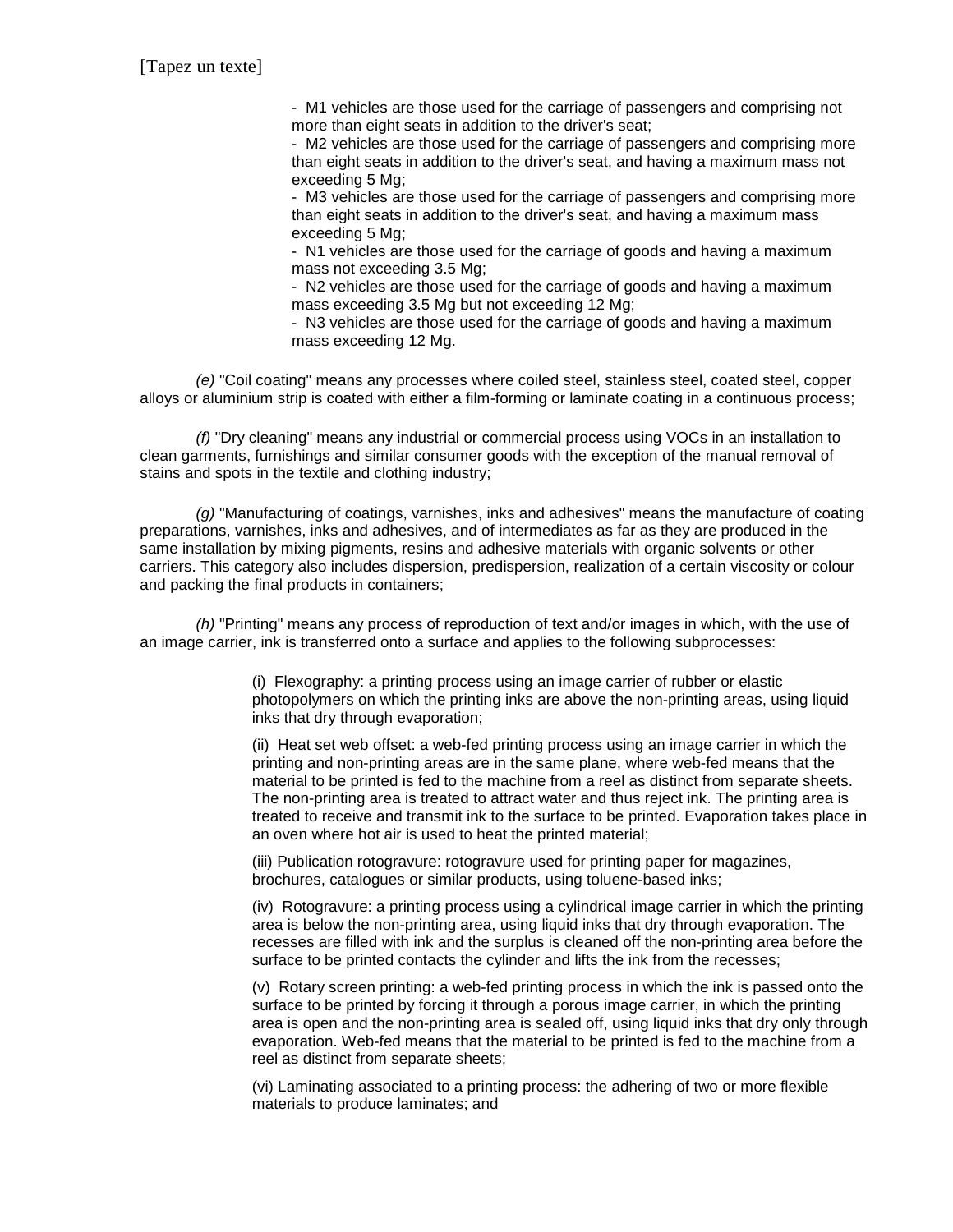(vii) Varnishing: a process by which a varnish or an adhesive coating is applied to a flexible material for the purpose of later sealing the packaging material;

(i) "Manufacturing of pharmaceutical products" means chemical synthesis, fermentation, extraction, formulation and finishing of pharmaceutical products and, where carried out at the same site, the manufacture of intermediate products;

(j) "Conversion of natural or synthetic rubber" means any process of mixing, crushing, blending, calendering, extruding and vulcanization of natural or synthetic rubber and additionally processes for the processing of natural or synthetic rubber to derive an end product;

(k) "Surface cleaning" means any process except dry cleaning using organic solvents to remove contamination from the surface of material, including degreasing; a cleaning process consisting of more than one step before or after any other processing step is considered as one surface-cleaning process. The process refers to the cleaning of the surface of products and not to the cleaning of process equipment;

(l) "Extraction of vegetable oil and animal fat and refining of vegetable oil" means the extraction of vegetable oil from seeds and other vegetable matter, the processing of dry residues to produce animal feed, and the purification of fats and vegetable oils derived from seeds, vegetable matter and/or animal matter;

(*m*) "Vehicle refinishing" means any industrial or commercial coating activity and associated degreasing activities performing:

> (i) The coating of road vehicles, or part of them, carried out as part of vehicle repair, conservation or decoration outside manufacturing installations, or (ii) The original coating of road vehicles, or part of them, with refinishing-type materials, where this is carried out away from the original manufacturing line, or (iii) The coating of trailers (including semi-trailers);

#### These activities are studied together with the coating of cars.

Vehicle refinishing, defined as the coating of road vehicles, or part of them, carried out as part of vehicle repair, conservation or decoration outside manufacturing installations, is considered in Annex XI.

 $(n)$  "Impregnation of wooden surfaces" means any process impregnating timber with preservative;

(o) "Winding wire coating" means any coating activity of metallic conductors used for winding the coils in transformers and motors, etc;

 $\dot{\varrho}$ e) "Standard conditions" means a temperature of 273.15 K and a pressure of 101.3 kPa;

 $(q_p)$  "NMVOCs" comprise all organic compounds except methane which at 293.15 273.15 K show a vapour pressure of at least 0.01 kPa or which show a comparable volatility under the given application conditions;

(r) "Organic solvent" means any VOC which is used alone or in combination with other agents, and without undergoing a chemical change, to dissolve raw material, products or waste materials, or is used as a cleaning agent to dissolve contaminants, or as a dissolver, or as a dispersion medium, or as a viscosity adjuster, or as a surface tension adjuster, or a plasticizer, or as a preservative;

(sq) "Waste gas" means the final gaseous discharge containing NMVOCs or other pollutants from a stack or from emission abatement equipment into air. The volumetric flow rates shall be expressed in m3/h at standard conditions;

 $(t)$  "Fugitive emission of NMVOCs" means any emission, not in waste gases, of NMVOC into air, soil and water as well as, unless otherwise stated, solvents contained in any product and includes uncaptured emissions of NMVOCs released to the outside environment via windows, doors, vents and similar openings. Fugitive limit values are calculated on the basis of a solvent management plan (see appendix I to the present annex);

 $\mu$ s) "Total emission of NMVOCs" means the sum of fugitive emission of NMVOCs and emission of NMVOCs in waste gases;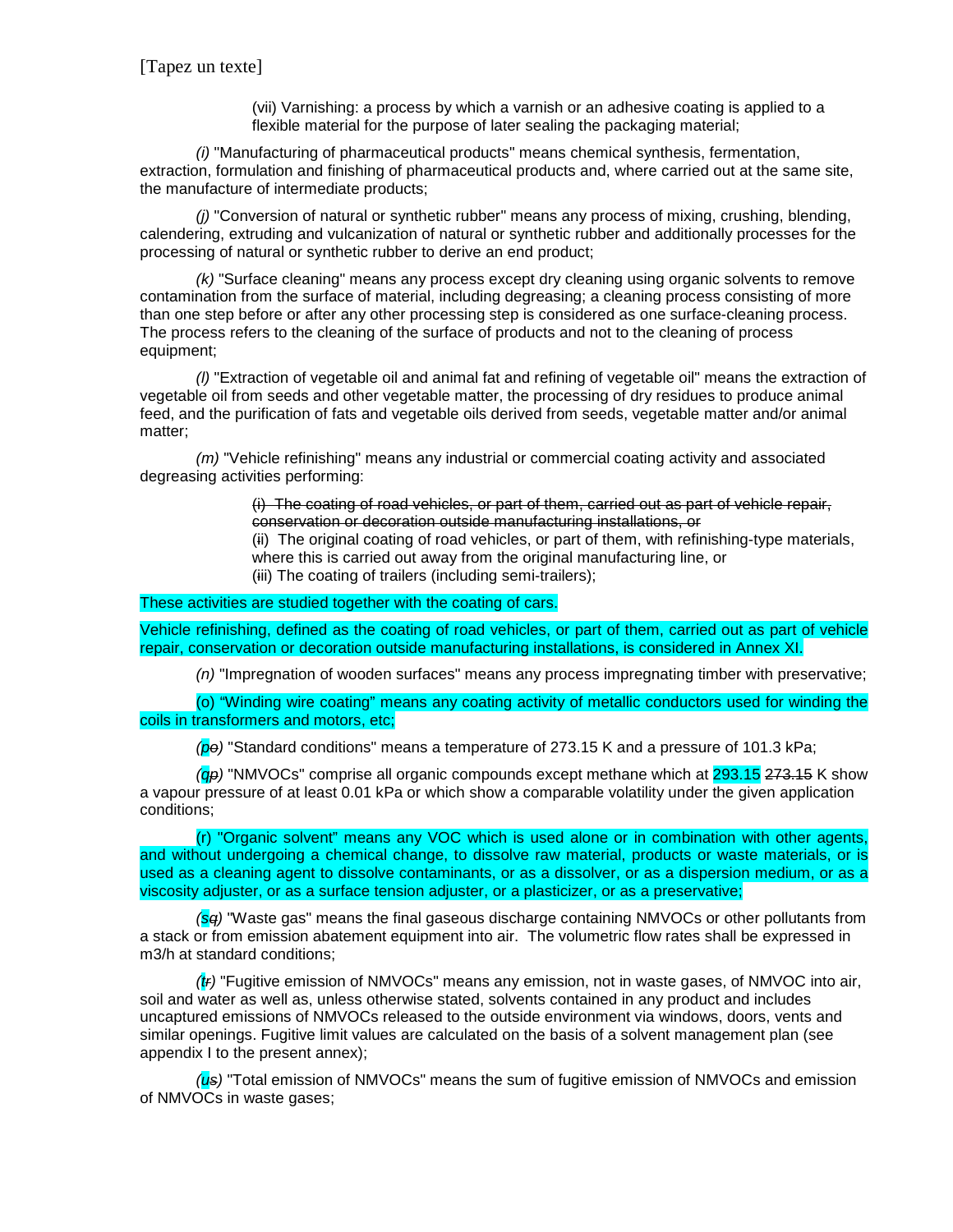<u>.</u>

 $(\nu t)$  "Input" means the quantity of organic solvents and their quantity in preparations used when carrying out a process, including the solvents recycled inside and outside the installation, and which are counted every time they are used to carry out the activity;

 $(w<sub>H</sub>)$  "Limit value" means the maximum quantity of a gaseous substance contained in the waste gases from an installation which is not to be exceeded during normal operation. Unless otherwise specified, it shall be calculated in terms of mass of pollutant per volume of the waste gases (expressed as mg C/Nm3 unless specified otherwise), assuming standard conditions for temperature and pressure for dry gas. For solvent-using installations, limit values are given as mass unit per characteristic unit of the respective activity. Gas volumes that are added to the waste gas for cooling or dilution purposes shall not be considered when determining the mass concentration of the pollutant in the waste gas. Limit values generally address all volatile organic compounds except methane (no further distinction is made, e.g. in terms of reactivity or toxicity);

 $(xv)$  "Normal operation" means all periods of operation except start-up and shutdown operations and maintenance of equipment;

 $(yw)$  "Substances harmful to human health" are subdivided into two categories:

(i) Halogenated VOCs that have possible risk of irreversible effects; or (ii) Hazardous substances that are carcinogens, mutagens or toxic to reproduction or that may cause cancer, may cause heritable genetic damage, may cause cancer by inhalation, may impair fertility or may cause harm to the unborn child.

4. The following requirements shall be satisfied:

(a) Emissions of NMVOCs shall be monitored 1/ and compliance with limit values shall be verified. The methods of verification may include continuous or discontinuous measurements, type approval, or any other technically sound method; furthermore, they shall be economically viable;

(b) The concentrations of air pollutants in gas-carrying ducts shall be measured in a representative way. Sampling and analysis of relevant polluting substances and measurements of process parameters, as well as the quality assurance of automated systems and the reference measurement methods to calibrate those systems all pollutants, as well as reference measurement methods to calibrate any measurement system, shall be carried out in accordance with CEN standards. If CEN standards are not available, ISO standards, national or international standards which will ensure the provision of data of an equivalent scientific quality shall apply. according to the standards laid down by the European Committee for Standardization (CEN) or by the International Organization for Standardization (ISO). While awaiting the development of CEN or ISO standards, national standards shall apply;

(c) If measurements of emissions of NMVOCs are required, they should be carried out continuously if emissions of NMVOCs exceed 10 kg of total organic carbon (TOC)/h in the exhaust duct downstream from an emission reduction installation and the hours of operation exceed 200 hours a year. For all other installations, discontinuous measurement is required as a minimum. For the approval of compliance, own approaches may be used provided that they result in equal stringency; **<sup>1</sup>**

(d) In the case of continuous measurements, as a minimum requirement, compliance with the emission standards is achieved if the daily mean does not exceed the limit value during normal operation and no hourly average exceeds the limit values by 150%. For the approval of compliance, own approaches may be used provided that they result in equal stringency;

(e) In the case of discontinuous measurements, as a minimum requirement, compliance with the emission standards is achieved if the mean value of all readings does not exceed the limit value and no hourly mean exceeds the limit value by 150%. For the approval of compliance, own approaches may be used provided that they result in equal stringency;

(f) All appropriate precautions shall be taken to minimize emissions of NMVOCs during start-up and shutdown, and in case of deviations from normal operation; and

<sup>1</sup> Former paragraphs c, d, e f, g on monitoring were deleted to let maximum flexibility to the Parties.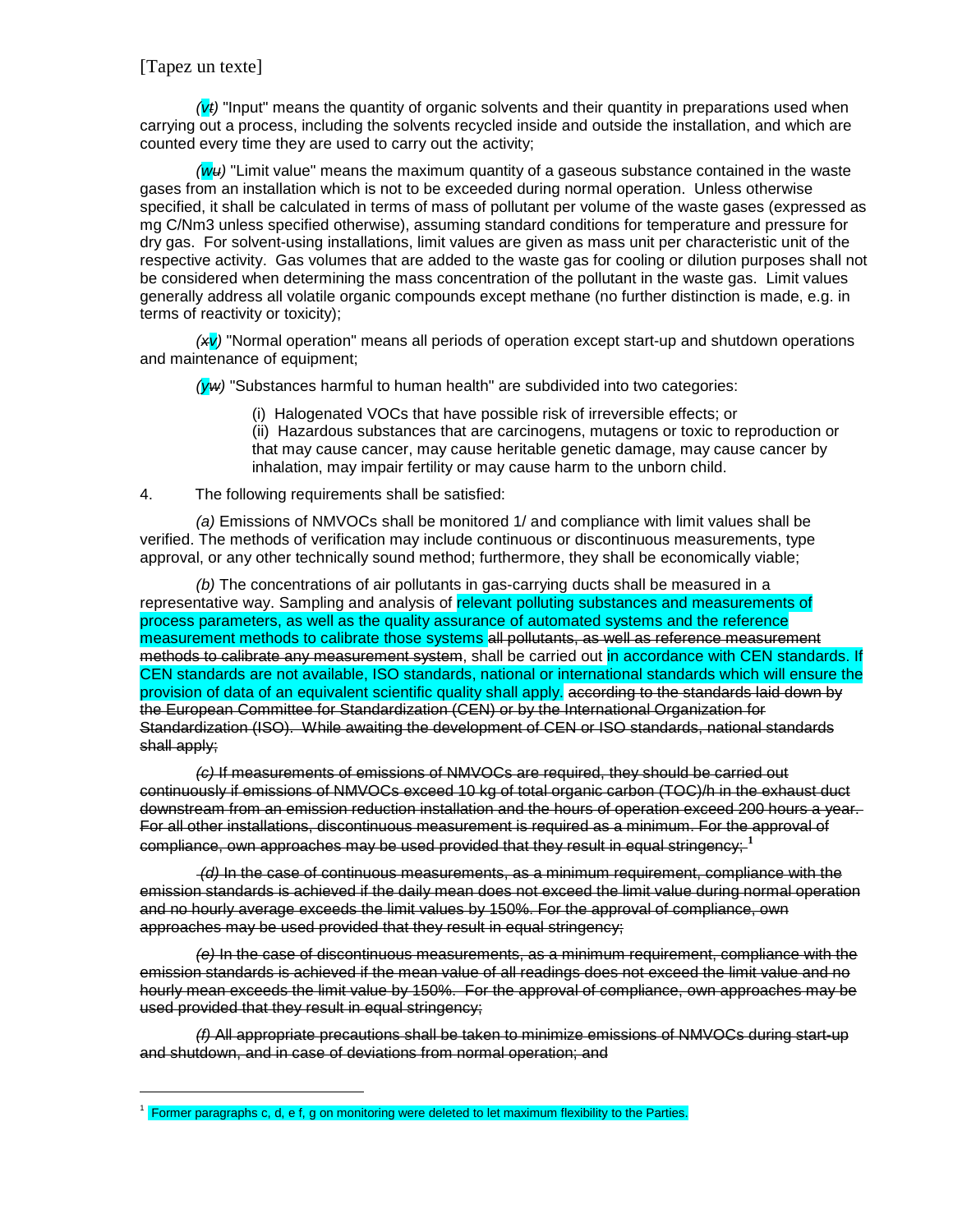(g) Measurements are not required if end-of-pipe abatement equipment is not needed to comply with the limit values below and it can be shown that limit values are not exceeded.

[5. The following limit values should be applied for waste gases, unless stated otherwise below:

(a) 20 mg substance/ $Nm^3$  for discharges of halogenated volatile organic compounds (which are assigned the risk phrase: possible risk of irreversible effects), where the mass flow of the sum of the considered compounds is greater than or equal to 100 g/h; and

(b) 2 mg/ $Nm^3$  (expressed as the mass sum of individual compounds) for discharges of volatile organic compounds (which are assigned the following risk phrases: may cause cancer, heritable genetic damage, cancer by inhalation or harm to the unborn child; may impair fertility), where the mass flow of the sum of the considered compounds is greater than or equal to 10 g/h.

6. For the source categories listed in paragraphs 9 to 21 below, the following revisions are relevant:

(a) Instead of applying the limit values for installations set out below, the operators of the respective installations may be allowed to use a reduction scheme (see appendix II to the present annex). The purpose of a reduction scheme is to give the operator the possibility to achieve by other means emission reductions equivalent to those achieved if given limit values were to be applied; and

(b) For fugitive emissions of NMVOCs, the fugitive emission values set out below shall be applied as a limit value. However, where it is demonstrated to the satisfaction of the competent authority that for an individual installation this value is not technically and economically feasible, the competent authority may exempt that installation provided that significant risks to human health or the environment are not expected. For each derogation, the operator must demonstrate to the satisfaction of the competent authority that the best available technique is used.

7. The limit values for VOC emissions for the source categories defined in paragraph 3 shall be as specified in paragraphs 8 to 21 below.

## 8. Storage and distribution of petrol:

#### Table 1. Suggested options for **Limit values for VOC** emissions released from the storage and **distribution of petrol, excluding the loading of seagoing ships**

| Capacity, technique,<br>further specification                                                                            | <b>Threshold values</b>                                                                                                                                                            | <b>Suggested ELV for VOC</b><br>[hourly, monthly, daily] <sup>2</sup>                      |
|--------------------------------------------------------------------------------------------------------------------------|------------------------------------------------------------------------------------------------------------------------------------------------------------------------------------|--------------------------------------------------------------------------------------------|
|                                                                                                                          |                                                                                                                                                                                    | Option3 <sup>1</sup> Limit value                                                           |
| Vapour recovery unit<br>serving storage and<br>distribution facilities at<br>refinery tank farms or<br><b>Iterminals</b> | 5000 m <sup>3</sup> petrol throughput annually<br>Existing terminals or tank farms with a<br>throughput of 10000 t/year<br>New terminals without thresholds                        | 10 g VOC/Nm <sup>3</sup> -including<br>methane<br>$[0.005 %$ w/w]                          |
| <b>Capacity, technique,</b><br>further specification                                                                     | Vapour/petrol ratio for Stage II petrol<br>vapour recovery systems where the<br>recovered petrol vapour is transferred<br>to an underground storage tank at the<br>service station | Minimum vapour recovery<br>efficiency % w/w                                                |
| <b>Service station</b>                                                                                                   | Vapour/petrol ratio shall be equal to or<br>greater than 0,95 but less than or equal<br>to $1,05$                                                                                  | <b>Hydrocarbon capture</b><br>efficiency of a Stage II petrol<br>vapour recovery system is |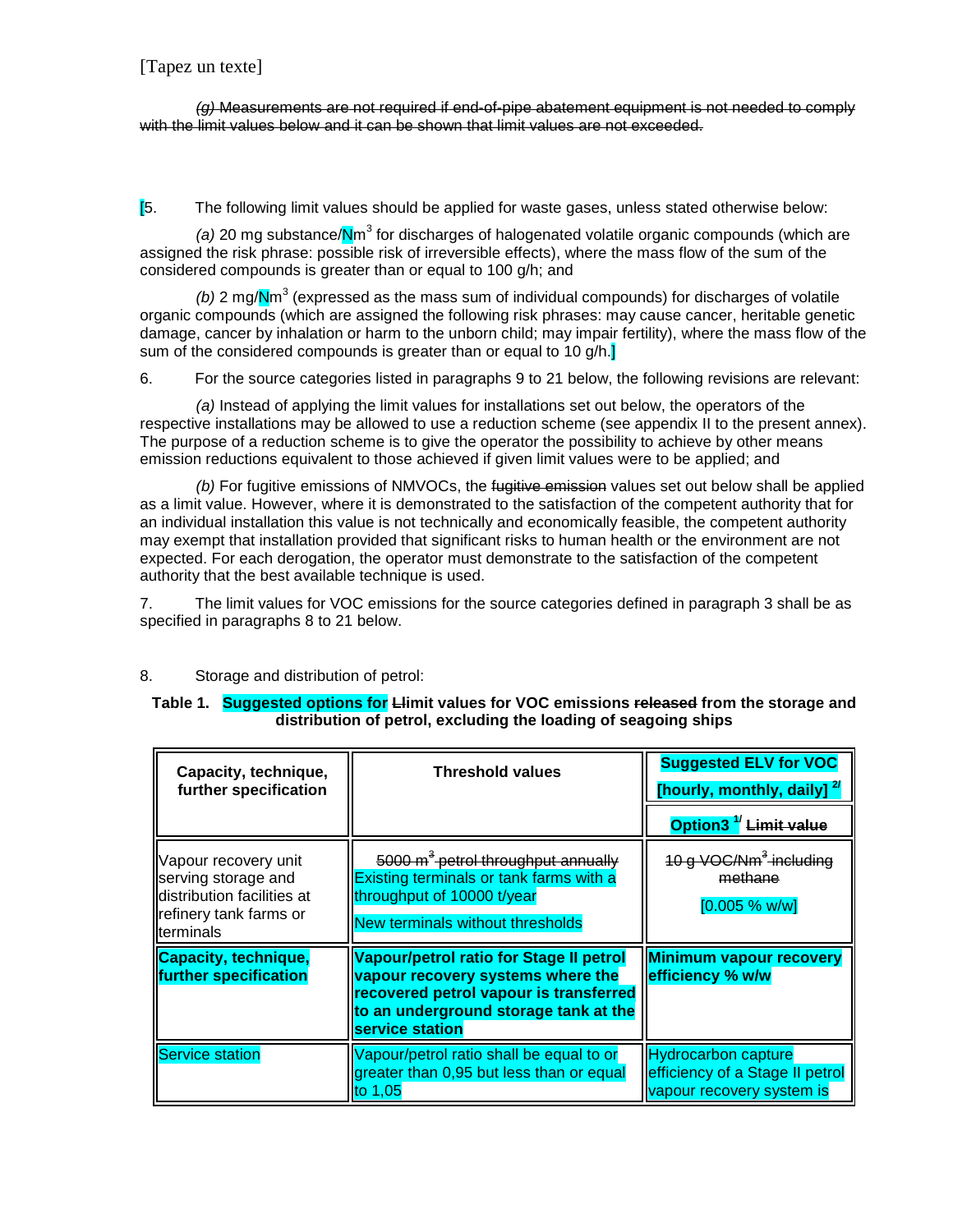| New service station if its actual or<br>intended throughput is greater<br>than 500 $m^3$ per annum<br><b>Existing service station if its actual or</b><br>intended throughput is greater than 3,000<br>Im <sup>3</sup> per annum<br><b>Existing service station if its actual or</b><br>intended throughput is greater than 500<br>m <sup>3</sup> per annum and which undergoes a<br>major refurbishment | equal to or greater than [85%]<br>w/w1 |
|----------------------------------------------------------------------------------------------------------------------------------------------------------------------------------------------------------------------------------------------------------------------------------------------------------------------------------------------------------------------------------------------------------|----------------------------------------|
|----------------------------------------------------------------------------------------------------------------------------------------------------------------------------------------------------------------------------------------------------------------------------------------------------------------------------------------------------------------------------------------------------------|----------------------------------------|

Note: The vapour displaced by the filling of petrol storage tanks shall be displaced either into other storage tanks or into abatement equipment meeting the limit values in the table above.

9. Adhesive coating:

# ELV3 correspond to ELVs defined in the Solvent Directive 99/13/EC.

# **Table 2: Suggested options for limit values for adhesive coating**

| <b>Capacity, technique,</b>                                                                                                   | <b>Suggested ELV for VOC</b><br>[hourly, monthly, daily] $^{2\prime}$                                                                            |                                                                                                                                                  |                                                                                                                                                                      |  |
|-------------------------------------------------------------------------------------------------------------------------------|--------------------------------------------------------------------------------------------------------------------------------------------------|--------------------------------------------------------------------------------------------------------------------------------------------------|----------------------------------------------------------------------------------------------------------------------------------------------------------------------|--|
| further specification                                                                                                         |                                                                                                                                                  |                                                                                                                                                  |                                                                                                                                                                      |  |
|                                                                                                                               | Option1 <sup>1</sup>                                                                                                                             | Option2 <sup>1/</sup>                                                                                                                            | Option3 <sup>1</sup>                                                                                                                                                 |  |
| <b>Shoe industry (solvent</b><br>consumption $>$ 5 t/y)                                                                       |                                                                                                                                                  |                                                                                                                                                  | $[25a]$ g VOC / pair of<br>shoes                                                                                                                                     |  |
| Other adhesive<br>coating, except<br>footwear; new and<br>existing installations<br>(solvent consumption ><br>15 t/y          | $[ELVc = 50mg^{b} C/Nm^3]$<br>$ELVd = 10 wt-S$ or less<br>of the solvent input<br>Or total ELV of 0.6 kg or<br>less of VOC/kg of solid<br>input] | $[ELVc = 50mg^{b} C/Nm^3]$<br>$ELVd = 15 wt-S$ or less<br>of the solvent input<br>Or total ELV of 0.8 kg or<br>less of VOC/kg of solid<br>input] | $[ELVc = 50mg^{b'}]$<br>C/Nm <sup>3</sup><br>$ELVd = 20 wt-K$ or less<br>of the solvent input<br><b>Or total ELV of 1 kg or</b><br>less of VOC/kg of solid<br>input] |  |
| Other adhesive<br>coating, except<br>footwear; new and<br>existing installations<br>(solvent consumption 5<br>$-15$ t/y)<br>a | H                                                                                                                                                | H<br>Total emission limit values are expressed in grams of solvent emitted per pair of complete footwear produced.                               | $[ELVc = 50mg$ C/Nm <sup>3</sup><br>$ELVd = 25 wt-S$ or less<br>of the solvent input<br>Or total ELV of 1.2 kg<br>or less of VOC/kg of<br>solid input]               |  |

 $b$  If techniques are used which allow reuse of recovered solvent, the limit value shall be 150 mg C/Nm<sup>3</sup>.

# 10. Wood and plastic lamination:

# **Table 3: Suggested options for VOC emission ELV for wood and plastic lamination**

|                                                   | <b>Suggested ELV for VOC</b>          |  |
|---------------------------------------------------|---------------------------------------|--|
| <b>Capacity, technique, further specification</b> | [hourly, monthly, daily] <sup>2</sup> |  |
|                                                   | Option 3 <sup>1/</sup>                |  |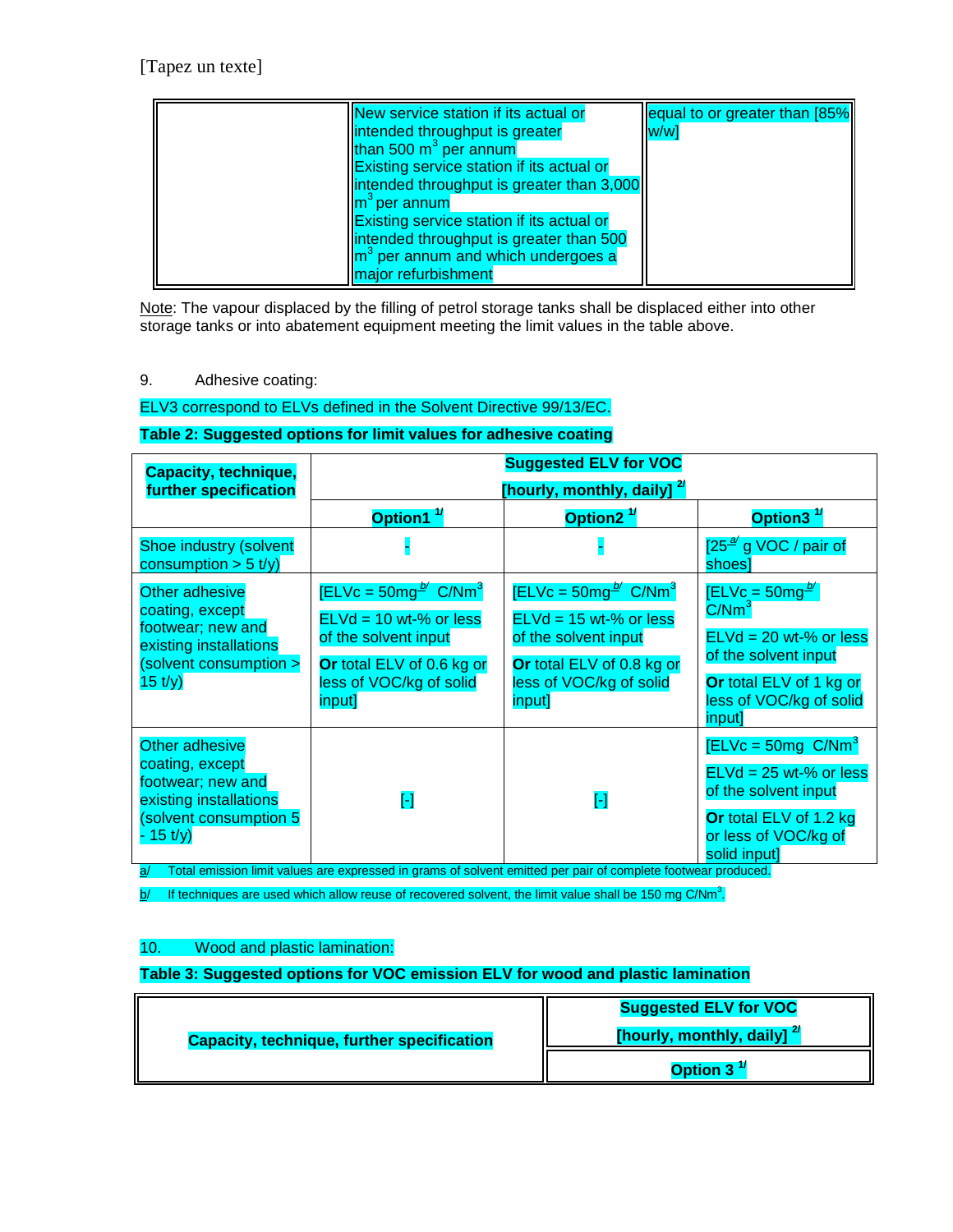|  |                                               |  | Wood and plastic laminating; new and existing $  $ [Total ELV of 30 g VOC/m <sup>2</sup> ] |
|--|-----------------------------------------------|--|--------------------------------------------------------------------------------------------|
|  | installations (solvent consumption $>$ 5 t/y) |  |                                                                                            |

| Table 2 Limit values for NMVOC emissions released from adhesive coating               |
|---------------------------------------------------------------------------------------|
| <u>Table 2. Elillil values for NMTOO elillissions foloascu from auticsive couling</u> |

| <b>Capacity, technique, further</b><br>specification         | <b>Threshold value for</b><br>solvent consumption<br>(Mg/year) | <del>Limit</del><br><u>value</u>    | <del>Limit value for</del><br>fugitive emissions of<br><b>NMVOCs</b><br><del>(% of solvent input)</del> |
|--------------------------------------------------------------|----------------------------------------------------------------|-------------------------------------|---------------------------------------------------------------------------------------------------------|
| Footwear manufacture; new and<br>existing installations      | $\rightarrow 5$                                                | <u>-25 g</u><br>solvent per<br>pair |                                                                                                         |
| Other adhesive coating, except<br>footwear; new and existing | $5 - 15$                                                       | $50at$ mg<br>C/Nm                   | 25                                                                                                      |
| installations                                                | $-45$                                                          | $502$ mg<br>C/Nm                    | 20                                                                                                      |

 $\underline{a}$  If techniques are used which allow reuse of recovered solvent, the limit value shall be 150 mg C/Nm3.

10. Wood and plastic lamination:

**Table 3. Limit values for NMVOC emissions released from wood and plastic lamination**

| Capacity, technique, further                                   | <b>Threshold value for solvent</b> | Limit value for total       |
|----------------------------------------------------------------|------------------------------------|-----------------------------|
| specification                                                  | consumption (Mg/year)              | emissions of NMVOCs         |
| Wood and plastic laminating; new<br>and existing installations | > 5                                | $30 g$ NMVOC/m <sup>2</sup> |

# 11. Coating processes (vehicle coating industry):

## **Table 4: Suggested options limit values for coating processes in the vehicle industry**

| <b>Capacity, technique,</b>                                                                                | <b>Suggested ELV for VOC</b>          |                               |                                                                        |  |  |
|------------------------------------------------------------------------------------------------------------|---------------------------------------|-------------------------------|------------------------------------------------------------------------|--|--|
| further specification                                                                                      | [hourly, monthly, daily] <sup>2</sup> |                               |                                                                        |  |  |
|                                                                                                            | Option1 <sup>a/1/</sup>               | Option2 $a/1/$                | Option3 $a/1/$                                                         |  |  |
| Manufacture of cars                                                                                        |                                       |                               |                                                                        |  |  |
| (M1, M2)                                                                                                   |                                       |                               |                                                                        |  |  |
| (solvent consumption ><br>15 tonnes/y and $\leq$<br>5,000 coated items/y<br>or $> 3500$ chassis-<br>built) |                                       | H                             | [90 g VOC/m <sup>2</sup> or 1.5<br>$kg/body + 70 g/m2$                 |  |  |
| <b>Manufacture of cars</b><br>(M1, M2)                                                                     | [25 g VOC/m <sup>2</sup> or 0.7       | [35 g VOC/m <sup>2</sup> or 1 | <b>[Existing installations: 60 g</b><br>VOC/ $m^2$ or 1.9 kg/body + 41 |  |  |
| (solvent consumption ><br>15 tonnes/y and $>$                                                              | $kg/body + 17 g/m2$                   | $kg/body + 26 g/m2$           | q/m <sup>2</sup><br><i>[New installations: 45 g]</i>                   |  |  |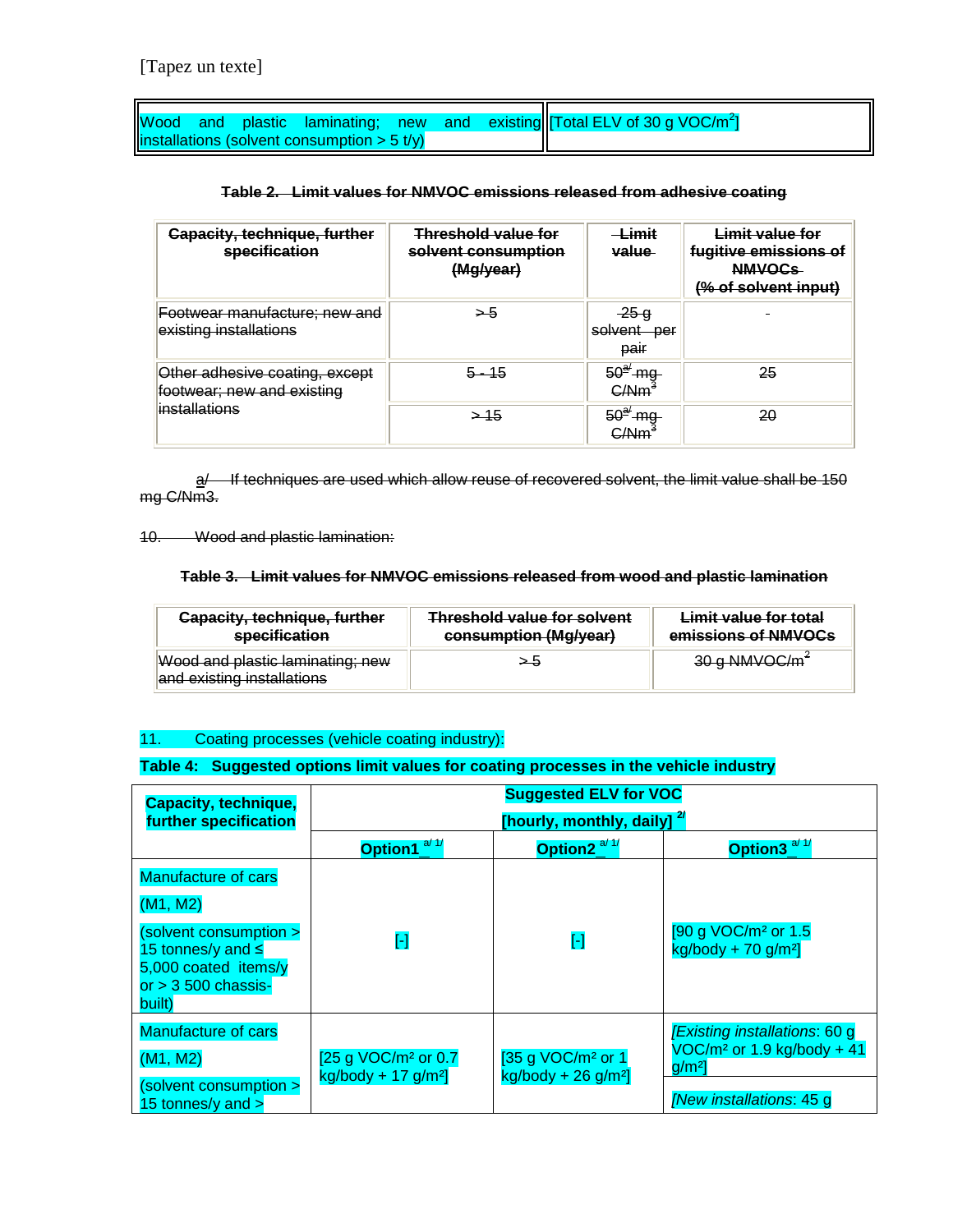| 5,000 coated items/y)                                                         |                             |                             | VOC/m <sup>2</sup> or 1.3 kg/body + 33<br>g/m <sup>2</sup> |
|-------------------------------------------------------------------------------|-----------------------------|-----------------------------|------------------------------------------------------------|
| <b>Manufacture of truck</b><br>cabins (N1, N2, N3)                            |                             | $\Box$                      | [Existing installations:<br>85 g VOC/m <sup>2</sup> ]      |
| (solvent consumption ><br>15 tonnes/y and $\leq$<br>$5,000$ coated items/y)   | H                           |                             | <b>[New installations:</b><br>65 g VOC/m <sup>2</sup>      |
| Manufacture of truck<br>cabins (N1, N2, N3)                                   | [35 g $VOC/m^2$ ]           |                             | [Existing installations:<br>75 g VOC/m <sup>2</sup> ]      |
| (solvent consumption ><br>15 tonnes/y and $>$<br>$5,000$ coated items/y)      |                             | [55 g VOC/m <sup>2</sup> ]  | <b>[New installations:</b><br>55 g VOC/m <sup>2</sup> ]    |
| <b>Manufacture of trucks</b><br>and vans                                      |                             |                             | [Existing installations: 120 g<br>VOC/m <sup>2</sup>       |
| (solvent consumption ><br>15 tonnes/y and $\leq$<br>$2,500$ coated items/y)   | H                           | H                           | [New installations: 90 g<br>VOC/m <sup>2</sup>             |
| <b>Manufacture of trucks</b><br>and vans                                      | [35 g VOC/m <sup>2</sup> ]  | [50 g VOC/m <sup>2</sup> ]  | <b>[Existing installations: 90 g</b><br>VOC/m <sup>2</sup> |
| (solvent consumption ><br>15 tonnes/y and $>$<br>$2,500$ coated items/y)      |                             |                             | [New installations: 70 g<br>VOC/m <sup>2</sup>             |
| <b>Manufacture of buses</b>                                                   | H                           |                             | [Existing installations: 290 g<br>VOC/m <sup>2</sup>       |
| (solvent consumption<br>$> 15$ tonnes/y and $\leq$<br>$2,000$ coated items/y) |                             | $\overline{F}$              | New installations: 210 g<br>VOC/m <sup>2</sup>             |
| <b>Manufacture of buses</b>                                                   | [120 g VOC/m <sup>2</sup> ] | [150 g VOC/m <sup>2</sup> ] | [Existing installations: 225 g<br>VOC/m <sup>2</sup>       |
| (solvent consumption<br>> 15 tonnes/y and ><br>$2,000$ coated items/y)        |                             |                             | [New installations: 150 g<br>VOC/m <sup>2</sup>            |

 $a$ / The total limit values are expressed in terms of mass of solvent (g) emitted in relation to the surface area of product (m<sup>2</sup>). The surface area of the product is defined as the surface area calculated from the total electrophoretic coating area and the surface area of any parts that might be added in successive phases of the coating process which are coated with the same coatings. The surface of the electrophoretic coating area is calculated using the formula: (2 x total weight of product shell)/(average thickness of metal sheet x density of metal sheet). The total ELVs defined in the table above refer to all process stages carried out at the same installation from electrophoretic coating, or any other kind of coating process through the final wax and polish of topcoating inclusive, as well as solvent used in cleaning of process equipment, including spray booths and other fixed equipment, both during and outside of production time.

12. Coating processes (metal, plastic, textile, fabric, film, plastic, leather and wooden surfaces coating):

#### **Table 5: Suggested options limit values for coating processes in various industrial sectors**

| <b>Capacity,</b>                   |                                       | <b>Suggested ELV for VOC</b> |                                                  |  |  |
|------------------------------------|---------------------------------------|------------------------------|--------------------------------------------------|--|--|
| technique,                         | [hourly, monthly, daily] <sup>2</sup> |                              |                                                  |  |  |
| further<br>specification           | Option1 <sup>1</sup>                  | Option2 <sup>1</sup>         | Option3 <sup>1/</sup>                            |  |  |
| New and existing<br>installations: |                                       |                              | [ELVc = $100^{\frac{a}{m}}$ mg C/Nm <sup>3</sup> |  |  |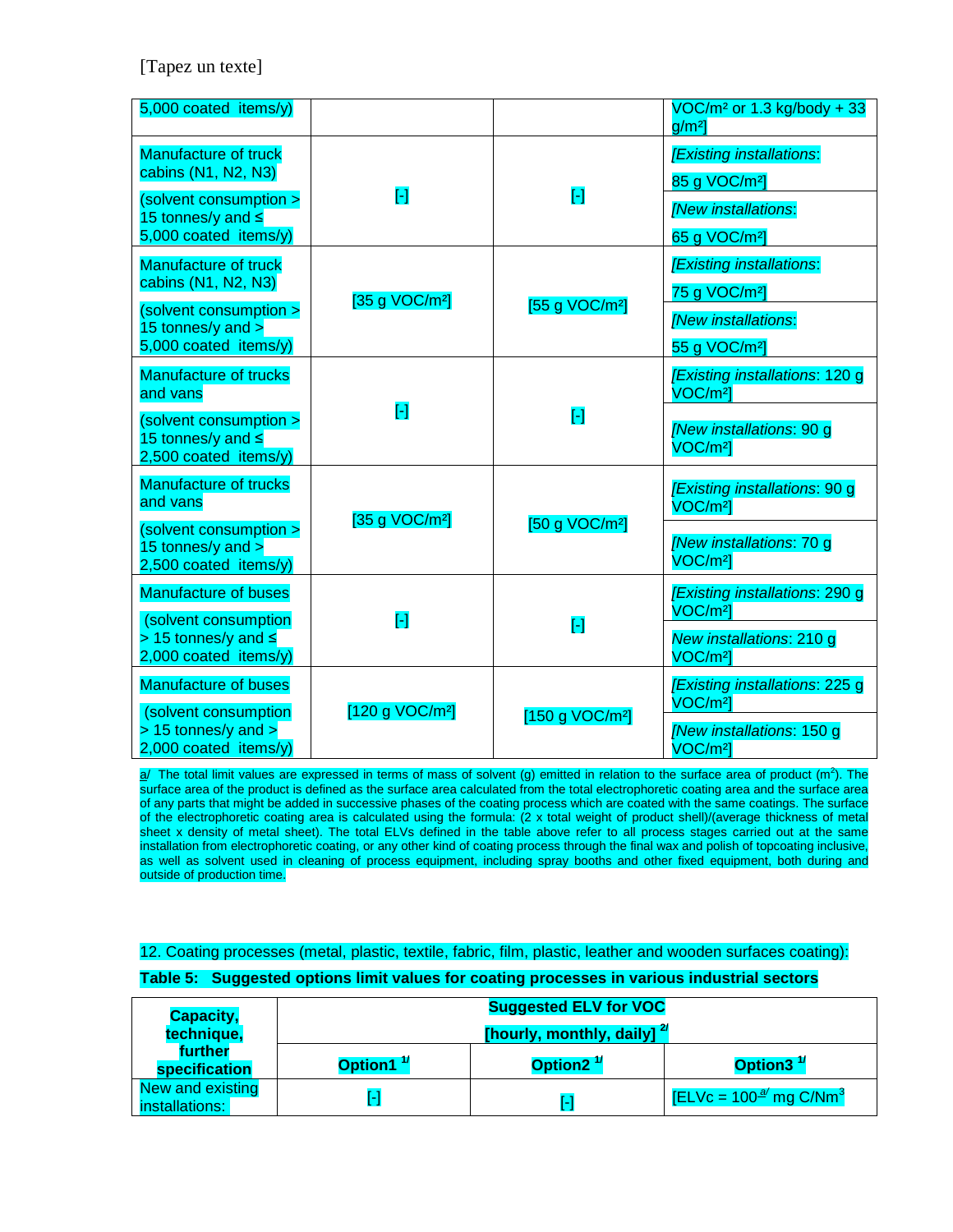| wood coating<br>(solvent<br>consumption 15 -                   |                                                                                |                                                                                 | $ELVd = 25 wt-S$ or less of<br>the solvent input                                |
|----------------------------------------------------------------|--------------------------------------------------------------------------------|---------------------------------------------------------------------------------|---------------------------------------------------------------------------------|
| 25 tonnes/y)                                                   |                                                                                |                                                                                 | Or total ELV of 1.6 kg or<br>less of VOC / kg of solid<br>input]                |
| New and existing<br>installations:<br>wood coating<br>(solvent | [ELVc = 50 mg $C/Nm3$ for<br>drying and 75 mg C/Nm <sup>3</sup><br>for coating | $[ELVc = 50 mg C/Nm3 for]$<br>drying and 75 mg C/Nm <sup>3</sup><br>for coating | $[ELVc = 50 mg C/Nm3 for]$<br>drying and 75 mg C/Nm <sup>3</sup><br>for coating |
| consumption > 25<br>tonnes/y)                                  | $ELVd = 10 wt-S$ or less<br>of the solvent input                               | $ELVd = 15 wt-S$ or less<br>of the solvent input                                | $ELVd = 20 wt-% or less of$<br>the solvent input                                |
|                                                                | Or total ELV of 0.50 kg or<br>less of VOC / kg of solid<br>input]              | Or total ELV of 0.75 kg or<br>less of VOC / kg of solid<br>input]               | Or total ELV of 1 kg or less<br>of VOC / kg of solid input]                     |
| New and existing<br>installations:                             |                                                                                |                                                                                 | [ELVc = $100^{a/b}$ mg C/Nm <sup>3</sup>                                        |
| other coating, incl.<br>metal, plastics,                       |                                                                                |                                                                                 | ELVd = $20^{b}$ wt-% or less of<br>the solvent input                            |
| textile, fabric, foil<br>and paper (excl.<br>web screen        | $\blacksquare$                                                                 | $\mathbf{H}$                                                                    | Or total ELV of 0.525 kg or<br>less of VOC / kg of solid<br>input]              |
| printing for<br>textiles, see<br>printing) (solvent            |                                                                                |                                                                                 |                                                                                 |
| consumption 5 -<br>15 tonnes/y)                                |                                                                                |                                                                                 |                                                                                 |
| New and existing<br>installations:                             |                                                                                |                                                                                 | $[ELVc = 50 mg C/Nm3 for]$<br>drying and 75 mg C/Nm <sup>3</sup> for            |
| textile, fabric, foil<br>and paper                             |                                                                                |                                                                                 | coating <sup>b∕ ⊈∕</sup>                                                        |
| coating, incl. (excl.<br>web screen                            | $\boxdot$                                                                      | $\blacksquare$                                                                  | ELVd = $20^{6}$ wt-% or less of<br>the solvent input                            |
| printing for<br>textiles, see<br>printing) (solvent            |                                                                                |                                                                                 | Or total ELV of 0.375 kg or<br>less of VOC / kg of solid                        |
| consumption > 15<br>tonnes/y)                                  |                                                                                |                                                                                 | input]                                                                          |
| New and existing<br>installations:                             | $[ELVc = 50 mg C/Nm3 for$                                                      | $[ELVc = 50 mg C/Nm3 for$                                                       | $[ELVc = 50 mg C/Nm3 for]$                                                      |
| coating of plastic<br>workpieces                               | drying and 75 mg $\text{C/Nm}^3$<br>for coating <sup>b</sup>                   | drying and 75 mg $C/Nm3$<br>for coating <sup>b</sup>                            | drying and 75 mg C/Nm <sup>3</sup> for<br>coating <sup>b/</sup>                 |
| (solvent<br>consumption > 15                                   | ELVd = $10^{b}$ wt-% or less<br>of the solvent input                           | ELVd = $15^{b}$ wt-% or less<br>of the solvent input                            | ELVd = $20^{b}$ wt-% or less of<br>the solvent input                            |
| tonnes/y)                                                      | Or total ELV of 0.30 kg or<br>less of VOC / kg of solid<br>input]              | Or total ELV of 0.35 kg or<br>less of VOC / kg of solid<br>input]               | Or total ELV of 0.375 kg or<br>less of VOC / kg of solid<br>input]              |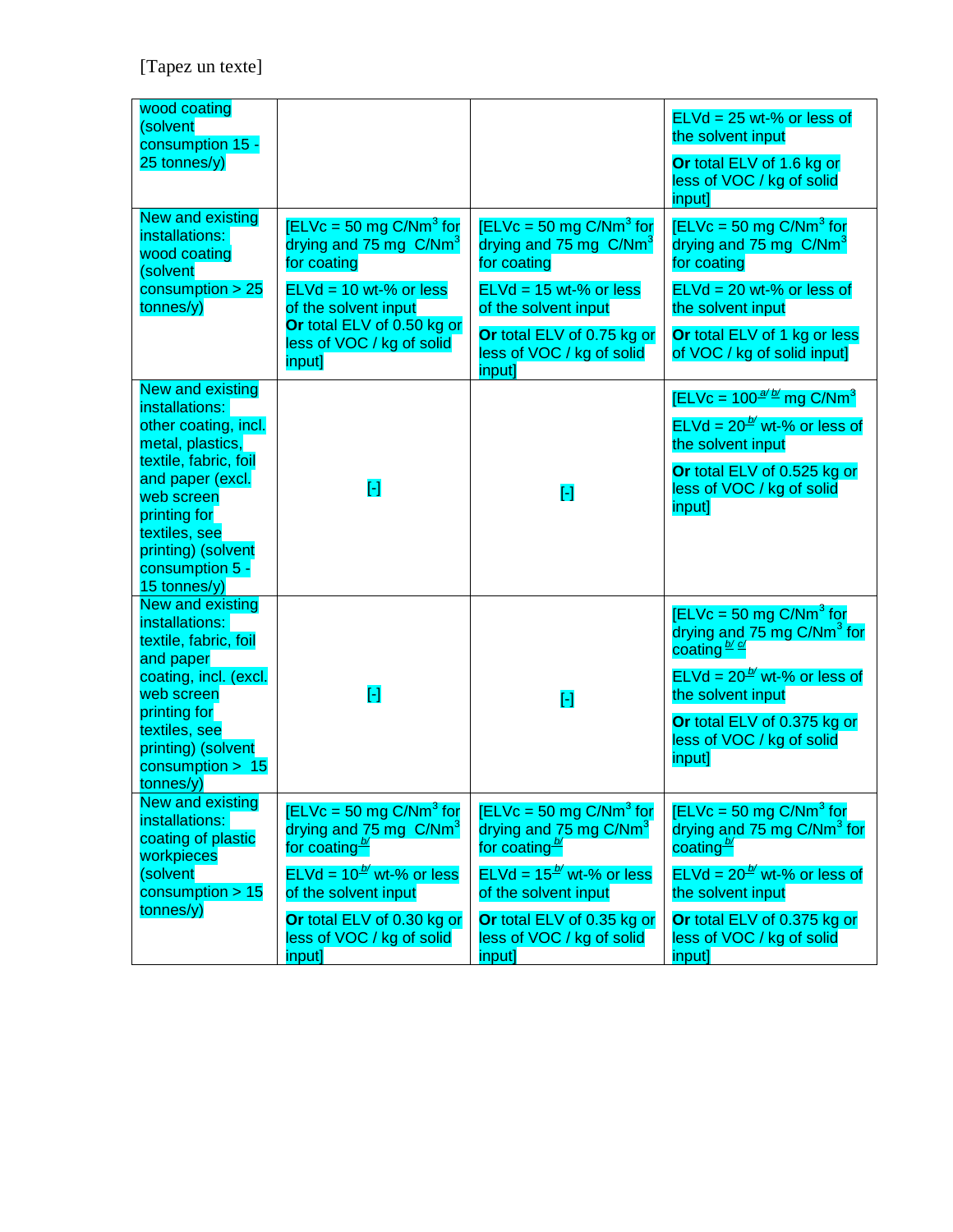| New and existing<br>installations:<br>coating of metal<br>surfaces (solvent<br>consumption > 15<br>tonnes/y) | $[ELVc = 50 mg C/Nm3 for]$<br>drying and 75 mg $\text{C/Nm}^3$<br>for coating <sup>b/</sup><br>$ELVd = 10b$ wt-% or<br>less of the solvent input<br>Or total ELV of 0.20 kg or<br>less of VOC / kg of solid<br>input] | $[ELVc = 50 mg C/Nm3 for$<br>drying and 75 mg $\text{C/Nm}^3$<br>for coating $\frac{b}{c}$<br>ELVd = $15^{b}$ wt-% or less<br>of the solvent input<br>Or total ELV of 0.33 kg or<br>less of VOC / kg of solid<br>input] | $[ELVc = 50 mg C/Nm3 for$<br>drying and 75 mg $C/Nm3$<br>for coating <sup>b</sup><br>ELVd = $20^{b}$ wt-% or less of<br>the solvent input<br>Or total ELV of 0.375 kg or<br>less of VOC / kg of solid<br>input] |
|--------------------------------------------------------------------------------------------------------------|-----------------------------------------------------------------------------------------------------------------------------------------------------------------------------------------------------------------------|-------------------------------------------------------------------------------------------------------------------------------------------------------------------------------------------------------------------------|-----------------------------------------------------------------------------------------------------------------------------------------------------------------------------------------------------------------|
|                                                                                                              |                                                                                                                                                                                                                       |                                                                                                                                                                                                                         | <b>Exception for coatings in</b><br>contact with food:<br>Total ELV of 0.5825 kg or<br>less of VOC / kg of solid<br><i>input</i>                                                                                |

a/ Limit value applies to coating applications and drying processes operated under contained conditions.

b/ If contained coating conditions are not possible (boat construction, aircraft coating, etc.), installations may be granted exemption from these values. The reduction scheme of appendix II is then to be used, unless it is demonstrated to the satisfaction of the competent authority that this option is not technically and economically feasible. In this case, the operator must demonstrate to the satisfaction of the competent authority that the best available technique is used.

c/ If, for textile coating, techniques are used which allow reuse of recovered solvents, the limit value shall be 150 mg C/Nm<sup>3</sup> for drying and coating together.

## 13. Coating processes (leather and winding wire coating):

# **Table 6: Suggested options limit values for VOC for leather and winding wire coating**

|                                                                                                    | <b>Suggested ELV for VOC</b>                                                                            |
|----------------------------------------------------------------------------------------------------|---------------------------------------------------------------------------------------------------------|
| <b>Capacity, technique, further specification</b>                                                  | [hourly, monthly, daily] <sup>2/</sup>                                                                  |
|                                                                                                    | Option3 <sup>1/</sup>                                                                                   |
| New and existing installations:<br>$\parallel$ leather coating (solvent consumption > 10 tonnes/y) | Total ELV of 150 g/m <sup>2 a/</sup> ]                                                                  |
| New and existing installations:<br>leather coating (solvent consumption 10 - 25<br>tonnes/y)       | Total ELV of 85 g/m <sup>2</sup>                                                                        |
| New and existing installations:<br>$\parallel$ leather coating (solvent consumption > 25 tonnes/y) | Total ELV of 75 g/m <sup>2</sup>                                                                        |
| New and existing installations:                                                                    | Total ELV of 10 g/kg applies for installations where<br>$\alpha$ average diameter of wire $\leq 0.1$ mm |
| winding wire coating (solvent consumption $>$ 5<br>tonnes/y)                                       | Total ELV of 5 g/kg applies for all<br>other<br>installations]                                          |

a/ For leather coating activities in furnishing and particular leather goods used as small consumer goods like bags, belts, wallets, etc.

14. Coil coating: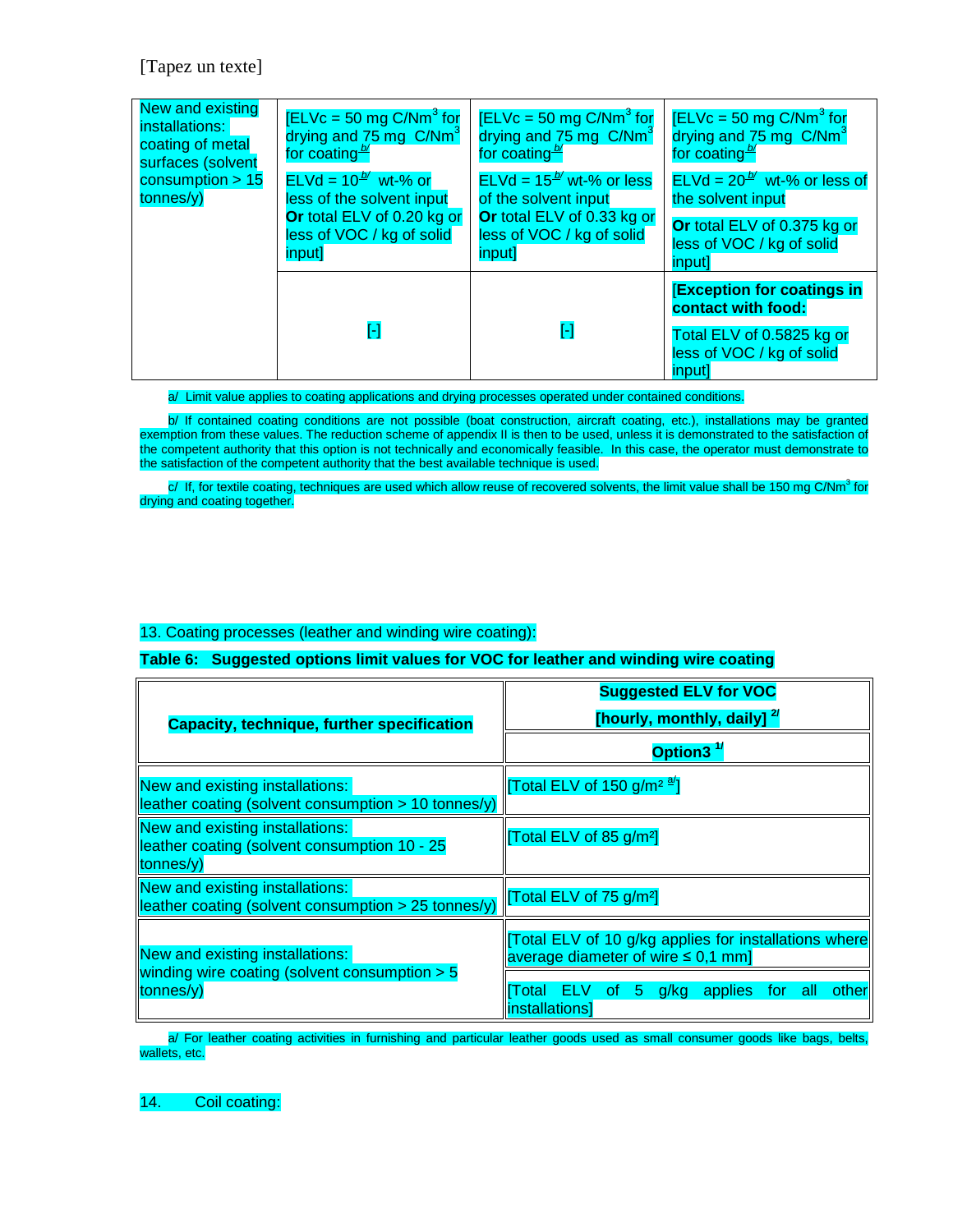| <b>Capacity, technique,</b>                                         | <b>Suggested ELV for VOC</b>                                                                                                                      |                                                                                                                                                    |                                                                                                                                                   |
|---------------------------------------------------------------------|---------------------------------------------------------------------------------------------------------------------------------------------------|----------------------------------------------------------------------------------------------------------------------------------------------------|---------------------------------------------------------------------------------------------------------------------------------------------------|
| further specification                                               |                                                                                                                                                   | [hourly, monthly, daily] <sup>2/</sup>                                                                                                             |                                                                                                                                                   |
|                                                                     | Option1 <sup>1/</sup>                                                                                                                             | Option2 <sup>1/</sup>                                                                                                                              | Option3 <sup>1/</sup>                                                                                                                             |
| <b>Existing installation</b>                                        | $[ELVc = 30mg^{a/2} C/Nm^3]$                                                                                                                      | $[ELVc = 50mg^{2/2} C/Nm^3]$                                                                                                                       | $[ELVc = 50mg^{a/2} C/Nm^3]$                                                                                                                      |
| (solvent consumption ><br>$25$ tonnes/y)                            | $ELVd = 5 wt-S$ or less<br>of the solvent input                                                                                                   | $ELVd = 5 wt-S$ or less<br>of the solvent input                                                                                                    | $ELVd = 10 wt-K$ or less<br>of the solvent input                                                                                                  |
|                                                                     | Or total ELV of 0.225 kg<br>or less of VOC/kg of<br>solid input]                                                                                  | Or total ELV of 0.25 kg<br>or less of VOC/kg of<br>solid input]                                                                                    | Or total ELV of 0.45 kg<br>or less of VOC/kg of<br>solid input]                                                                                   |
| <b>New installation</b><br>(solvent consumption ><br>$25$ tonnes/y) | $[ELVc = 30mg^{2l} C/Nm^3]$<br>$ELVd = 3 wt-S$ or less<br>of the solvent input<br>Or total ELV of 0.15 kg<br>or less of VOC/kg of<br>solid input] | $[ELVc = 50mg^{2/2} C/Nm^3]$<br>$ELVd = 3 wt-S$ or less<br>of the solvent input<br>Or total ELV of 0.18 kg<br>or less of VOC/kg of<br>solid input] | $[ELVc = 50mg^{a/2} C/Nm^3]$<br>$ELVd = 5 wt-S$ or less of<br>the solvent input<br>Or total ELV of 0.3 kg or<br>less of VOC/kg of solid<br>input] |

# **Table 7: Suggested options limit values for coil coating**

 $a$  If techniques are used which allow reuse of recovered solvent, the limit value shall be 150 mg C/Nm<sup>3</sup>.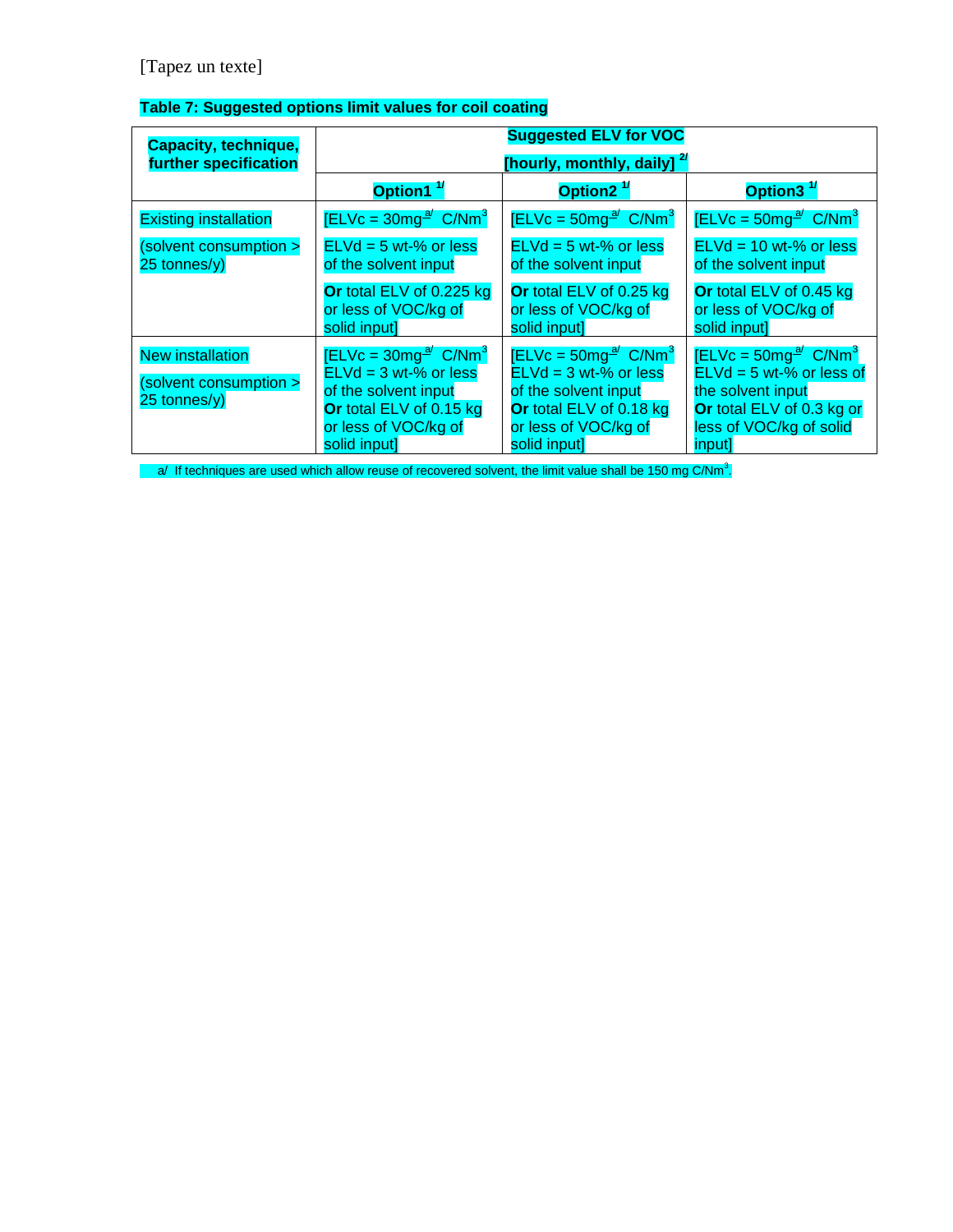11. Coating processes (metal and plastic surfaces in passenger cars, truck cabins, trucks, buses, wooden surfaces):

| <b>Capacity, technique, further</b><br>specification                                   | <b>Threshold value for solvent</b><br>consumption (Mg/year) <sup>at</sup>             | Limit value. <sup>b/</sup> for total<br>emissions of NMVOCs                    |
|----------------------------------------------------------------------------------------|---------------------------------------------------------------------------------------|--------------------------------------------------------------------------------|
| New installations, car coating (M1, M2)                                                | $>$ 15 (and $>$ 5,000 coated<br>items a year)                                         | $45 g$ NMVOC/m <sup>2</sup> or 1.3<br>kg/item and 33 g<br>NMVOC/m <sup>2</sup> |
| Existing installations, car coating (M1, M2)                                           | $>$ 15 (and $>$ 5,000 coated<br>items a year)                                         | $60 g$ NMVOC / $m^2$ or 1.9<br>kg/item and 41 g<br>NMVOC/m <sup>2</sup>        |
| New and existing installations, car coating<br>(M1, M2)                                | $> 15 (5,000 \text{ coated})$<br>monocoques or<br>$\geq 3,500$ coated chassis a year) | $90 g$ NMVOC/m <sup>2</sup> or 1.5<br>kg/item and 70 g<br>NMVOC/m <sup>2</sup> |
| New installations, coating of new truck<br>cabins (N1, N2, N3)                         | $>$ 15 (5,000 coated items a<br>vear)                                                 | $65 g$ NMVOC/m <sup>2</sup>                                                    |
| New installations, coating of new truck<br>cabins (N1, N2, N3)                         | $>$ 15 ( $>$ 5,000 coated items a<br>year)                                            | $55 g$ NMVOC/m <sup>2</sup>                                                    |
| Existing installations, coating of new truck<br>cabins (N1, N2, N3)                    | $>$ 15 (5,000 coated items a<br>year)                                                 | $85 g$ NMVOC/m <sup>2</sup>                                                    |
| Existing installations, coating of new truck<br>$ e$ abins $(N1, N2, N3)$              | $>$ 15 ( $>$ 5,000 coated items a<br>year)                                            | $75 g$ NMVOC/m <sup>2</sup>                                                    |
| New installations, coating of new trucks and<br>vans (without cabin) (N1, N2, N3)      | $>$ 15 (2,500 coated items a<br>vear)                                                 | 90 g NMVOC/m <sup>2</sup>                                                      |
| New installations, coating of new trucks and<br>vans (without cabin) (N1, N2, N3)      | $>$ 15 ( $>$ 2,500 coated items a<br>year)                                            | $70 g$ NMVOC/m <sup>2</sup>                                                    |
| Existing installations, coating of new trucks<br>and vans (without cabin) (N1, N2, N3) | $>$ 15 (2,500 coated items a<br>year)                                                 | $120 g$ NMVOC/m <sup>2</sup>                                                   |
| Existing installations, coating of new trucks<br>and vans (without cabin) (N1, N2, N3) | $>$ 15 ( $>$ 2,500 coated items a<br>vear)                                            | $90 g$ NMVOC/ $m2$                                                             |
| New installations, coating of new buses<br>(M3)                                        | $>$ 15 (2,000 coated items a<br>year)                                                 | $210 g$ NMVOC/m <sup>2</sup>                                                   |
| New installations, coating of new buses<br>(M3)                                        | $>$ 15 ( $>$ 2,000 coated items a<br>$\forall$ ear                                    | 150 g NMVOC/m <sup>2</sup>                                                     |
| Existing installations, coating of new buses<br>(M3)                                   | $>$ 15 (2,000 coated items a<br>year)                                                 | $290 g$ NMVOC/m <sup>2</sup>                                                   |
| Existing installations, coating of new buses<br>(M3)                                   | $>$ 15 ( $>$ 2,000 coated items a<br>vear)                                            | 225 g NMVOC/m <sup>2</sup>                                                     |

#### **Table 4. Limit values for NMVOC emissions released from coating processes in the car industry**

a/ For a solvent consumption 15 Mg a year (coating of cars), table 14 on car refinishing applies. b/ The total limit values are expressed in terms of mass of solvent (g) emitted in relation to the -<br>surface area of product (m<sup>2</sup>). The surface area of the product is defined as the surface area calculated from the total electrophoretic coating area and the surface area of any parts that might be added in successive phases of the coating process which are coated with the same coatings. The surface of the electrophoretic coating area is calculated using the formula: (2 x total weight of product shell): (average thickness of metal sheet x density of metal sheet).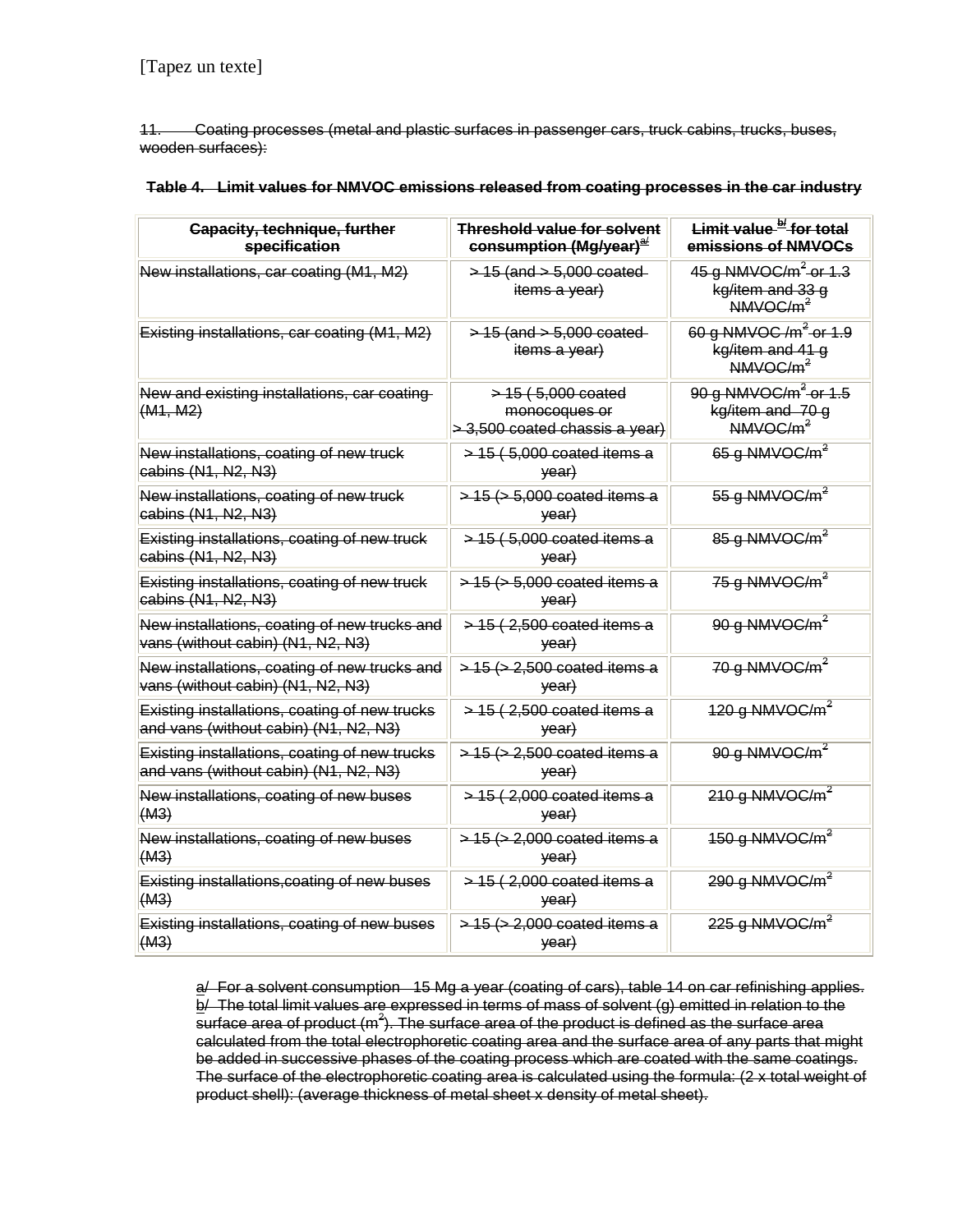| <b>Capacity, technique, further</b><br>specification                                                                   | <b>Threshold value for</b><br>solvent consumption<br>(Mg/year) | Limit<br>value                                | Limit value for<br>fugitive emission of<br><b>NMVOCs</b><br><del>(% of solvent input)</del> |
|------------------------------------------------------------------------------------------------------------------------|----------------------------------------------------------------|-----------------------------------------------|---------------------------------------------------------------------------------------------|
| New and existing installations:<br>other coating, incl. metal, plastics,<br>textile, fabric, foil and paper (excl. web | $5 - 15$                                                       | <u>100-<sup>a/ b/</sup></u><br>mg<br>$C/Nm^3$ | $25^{\frac{b}{2}}$                                                                          |
| screen printing for textiles, see printing)                                                                            | $+45$                                                          | ।50/75 <sup>⊎ ਦਾ ਰਾ</sup><br>$mg$ $GMm3$      | $20^{b}$                                                                                    |
| New and existing installations:<br>wood coating                                                                        | $15 - 25$                                                      | $100^{4}$ mg<br>C/Nm <sup>3</sup>             | 25                                                                                          |
|                                                                                                                        | > 25                                                           | $50/75$ <sup>e/</sup><br>mg C/Nm <sup>3</sup> | 20                                                                                          |

# **Table 5. Limit values for NMVOC emissions released from coating processes in various industrial sectors**

a/ Limit value applies to coating applications and drying processes operated under contained conditions.

b/ If contained coating conditions are not possible (boat construction, aircraft coating, etc.), installations may be granted exemption from these values. The reduction scheme of paragraph 6 (a) is then to be used, unless it is demonstrated to the satisfaction of the competent authority that this option is not technically and economically feasible. In this case, the operator must demonstrate to the satisfaction of the competent authority that the best available technique is used.

c/ The first value applies to drying processes, the second to coating application processes.

d/ If, for textile coating, techniques are used which allow reuse of recovered solvents, the limit value shall be 150 mg C/Nm3 for drying and coating together.

12. Coil coating:

| <b>Capacity, technique,</b><br>further specification | Threshold value for<br>solvent consumption<br>(Mg/year) | Limit<br>value<br>(ma<br>$C/\text{Nm}^3$ | Limit value for fugitive<br>emissions of NMVOCs (% of<br>solvent input) |
|------------------------------------------------------|---------------------------------------------------------|------------------------------------------|-------------------------------------------------------------------------|
| New installations                                    | ≻ 25                                                    | 50 <sup>2</sup>                          | 5                                                                       |
| <b>Existing installations</b>                        | <del>&gt; 25</del>                                      | 50 <sup>2</sup>                          | 10                                                                      |

#### **Table 6. Limit values for NMVOC emissions released from coil coating**

a/ If techniques are used which allow reuse of recovered solvent, the limit value shall be 150 mg G/N<sub>m3</sub>.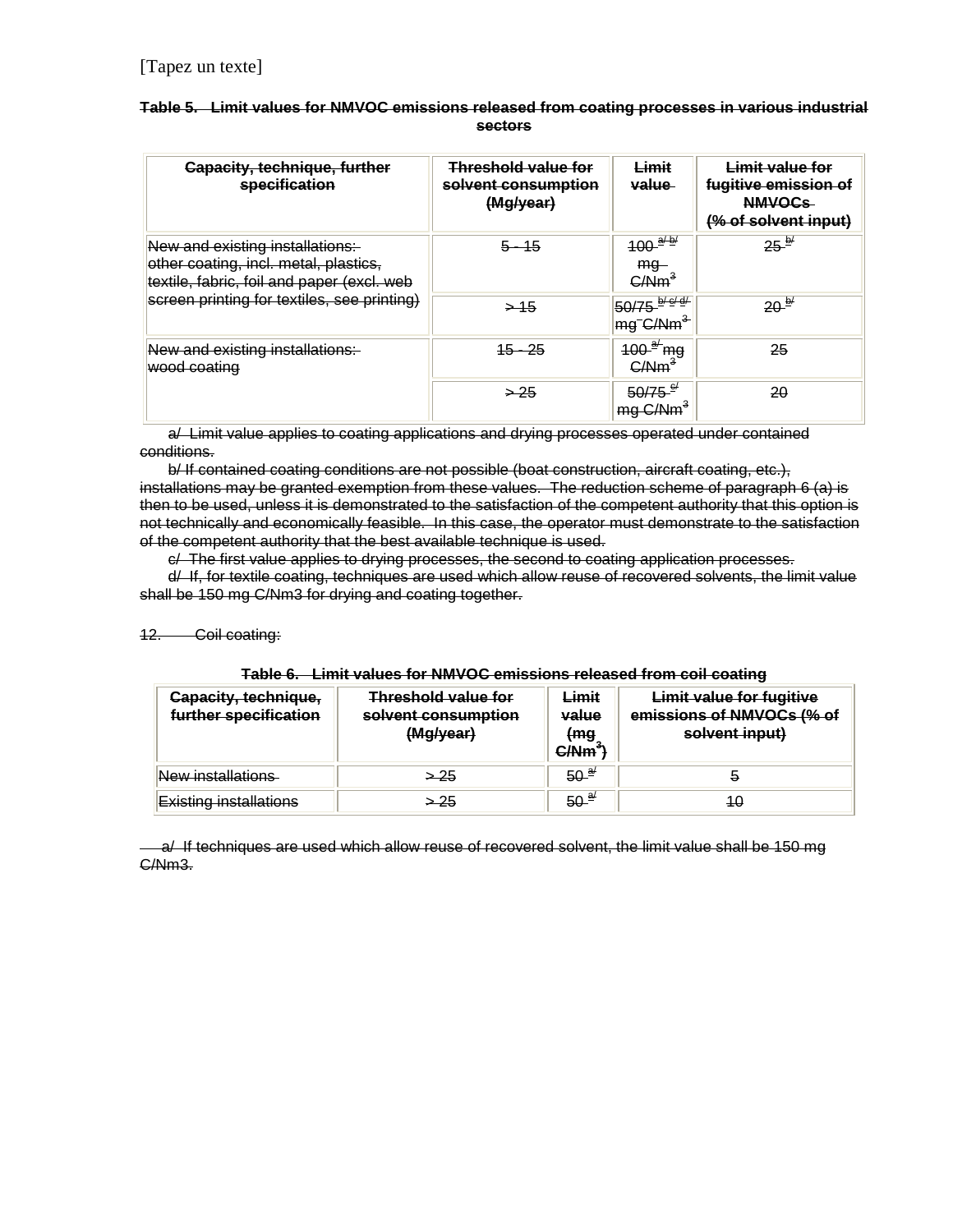#### 15. Dry cleaning:

# **Table 8: Suggested options limit values for dry cleaning**

| <b>Capacity, technique, further</b><br>specification                                                                    | <b>Suggested ELV for VOC</b><br>[hourly, monthly, daily] 2/ |                                                                   |  |  |
|-------------------------------------------------------------------------------------------------------------------------|-------------------------------------------------------------|-------------------------------------------------------------------|--|--|
|                                                                                                                         | Options1 and 2 <sup>"</sup>                                 | Option <sub>3</sub> <sup>1</sup>                                  |  |  |
| New and existing installations (no                                                                                      |                                                             |                                                                   |  |  |
| threshold, all machines are                                                                                             | Total ELV of 5 g VOC/kg (mass                               | [Total ELV of 20 g VOC/kg (mass                                   |  |  |
| concerned whatever the                                                                                                  | of cleaned and dried product $a$ <sup>d</sup>               | of cleaned and dried product $a$ <sup><math>\prime</math></sup> ] |  |  |
| consumption is)                                                                                                         |                                                             |                                                                   |  |  |
| a/ Limit value for total emissions of VOCs calculated as mass of emitted solvent per mass of cleaned and dried product. |                                                             |                                                                   |  |  |

13. Dry cleaning:

#### **Table 7. Limit values for NMVOC emissions released from dry cleaning**

| <b>Capacity, technique, further</b><br>specification | <b>Threshold value for solvent</b><br>consumption (Mg/year) | <del>Limit value</del> |
|------------------------------------------------------|-------------------------------------------------------------|------------------------|
| New and existing installations                       |                                                             |                        |

a/ Limit value for total emissions of NMVOCs calculated as mass of emitted solvent per mass of cleaned and dried product.

## 16. Manufacturing of coatings, varnishes, inks and adhesives:

**Table 9: Suggested options limit values for manufacturing of coatings, varnishes, inks and adhesives** 

| <b>Capacity, technique, further</b><br>specification                                                      | <b>Suggested ELV for VOC</b><br>[hourly, monthly, daily] $^{27}$ |                                                                                                                                        |
|-----------------------------------------------------------------------------------------------------------|------------------------------------------------------------------|----------------------------------------------------------------------------------------------------------------------------------------|
|                                                                                                           | Option1 <sup>1/</sup>                                            | Option3 <sup>1/</sup>                                                                                                                  |
| New and existing installations<br>with an annual organic solvent<br>consumption between 100 and<br>1000 t |                                                                  | $[ELVc = 150mg C/Nm3]$<br>$ELVd^2 = 5$ wt-% or less of the<br>solvent input<br>Or total ELV of 5 wt-% or less<br>of the solvent input] |
| New and existing installations<br>with an annual organic solvent<br>consumption $> 1000$ t                | [1 wt-% of solvent input]                                        | $[ELVc = 150mg C/Nm3]$<br>$ELVda = 3 wt-% or less of the$<br>solvent input<br>Or total ELV of 3 wt-% or less<br>of the solvent input]  |

a/ The fugitive limit value does not include solvents sold as part of a preparation in a sealed container.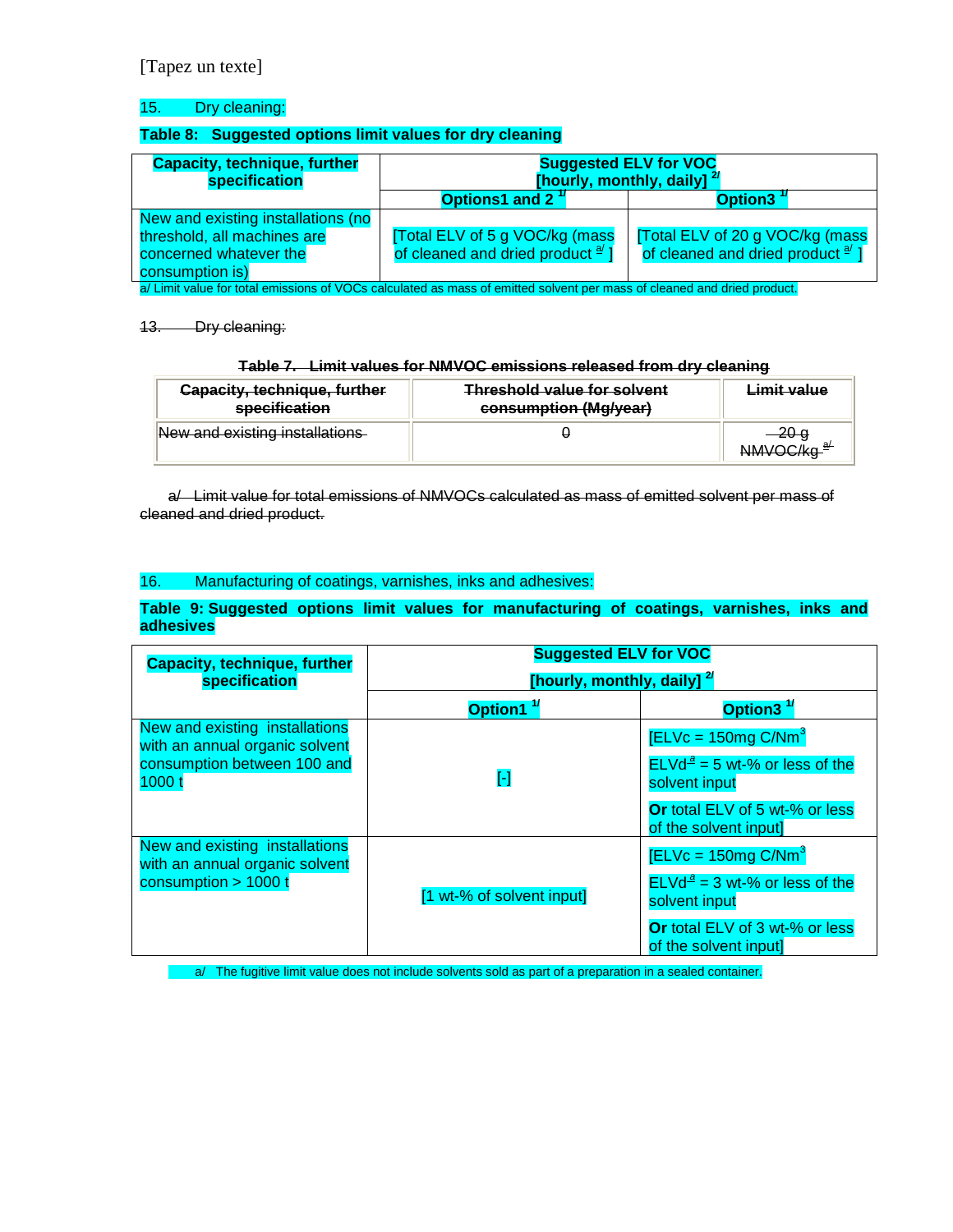14. Manufacturing of coatings, varnishes, inks and adhesives:

**Table 8. Limit values for NMVOC emissions released from manufacturing of coatings, varnishes, inks and adhesives**

| <b>Capacity, technique,</b><br>further specification | Threshold value for<br>solvent consumption<br>(Mg/year) | Limit<br>value<br>(ma<br>CMm <sup>3</sup> | Limit value for fugitive<br>emissions of NMVOCs (% of<br>solvent input) |
|------------------------------------------------------|---------------------------------------------------------|-------------------------------------------|-------------------------------------------------------------------------|
| New and existing                                     | דטט<br>T.vvv                                            | 150. <sup>a⁄</sup>                        | <del>⊿ ⊌ ק</del>                                                        |
| installations                                        |                                                         | 150- <sup>⊌∕</sup>                        | י <u>⊌ /ס</u>                                                           |

a/ A total limit value of 5% of solvent input may be applied instead of using the waste gas concentration limit and the limit value for fugitive emissions of NMVOCs.

b/ A total limit value of 3% of solvent input may be applied instead of using the waste gas concentration limit and the limit value for fugitive emissions of NMVOCs.

c/ The fugitive limit value does not include solvents sold as part of a preparation in a sealed container.

## 17. Printing (flexography, heat set web offset, publication rotogravure etc.):

## **Table 10: Suggested options limit values for printing processes**

| <b>Capacity,</b>                              |                                                      | <b>Suggested ELV for VOC</b>                           |                                                                  |  |
|-----------------------------------------------|------------------------------------------------------|--------------------------------------------------------|------------------------------------------------------------------|--|
| technique, further                            |                                                      | [hourly, monthly, daily] <sup>2/</sup>                 |                                                                  |  |
| specification                                 | Option1 <sup>1/</sup>                                | Option2 <sup>1/</sup>                                  | Option3 <sup>1/</sup>                                            |  |
| <b>Heatset offset</b>                         |                                                      |                                                        | $[ELVc = 100 mg C/Nm3]$                                          |  |
| (solvent consumption<br>$15 - 25$ tonnes/y)   | $\overline{[\cdot]}$                                 | $\mathbf{F}$                                           | $ELVd = 30 wt-% or less$<br>of the solvent input <sup>a'</sup> ] |  |
| <b>Heatset offset</b><br>(solvent consumption |                                                      | For new and upgraded presses                           |                                                                  |  |
| $>$ 25 tonnes/y)                              | [Total ELV = $5$ wt-% or                             | [Total ELV = 10 wt-% or                                | $[ELVc = 20 mg C/Nm3]$                                           |  |
|                                               | less of the ink<br>consumption <sup>2'</sup>         | less of the ink<br>consumption <sup>a/</sup> ]         | $ELVd = 30 wt-S$ or less<br>of the solvent input <sup>a'</sup> ] |  |
|                                               | For existing presses                                 |                                                        |                                                                  |  |
|                                               | [Total ELV = 10 wt-% or                              | [Total ELV = 15 wt-% or                                | $[ELVc = 20 mg C/Nm3]$                                           |  |
|                                               | less of the ink<br>consumption <sup>a/</sup> ]       | less of the ink<br>consumption <sup>a/</sup> ]         | $ELVd = 30 wt-S$ or less<br>of the solvent input <sup>a'</sup> ] |  |
| <b>Publication gravure</b>                    |                                                      | For new installations                                  |                                                                  |  |
| (solvent consumption<br>$>$ 25 tonnes/y)      | [Total ELV = 4 wt-% or                               | [Total ELV = $5$ wt-% or                               | $[ELVc = 75 mg C/Nm3]$                                           |  |
|                                               | less of the solvent input]                           | less of the solvent input]                             | $ELVd = 10 wt-S$ or less<br>of the solvent input                 |  |
|                                               |                                                      |                                                        | Or total ELV of 0.6 kg or<br>less of VOC/kg of solid<br>input]   |  |
|                                               |                                                      | For existing installations                             |                                                                  |  |
|                                               | [Total ELV = 5 wt-% or<br>less of the solvent input] | [Total ELV = $7$ wt-% or<br>less of the solvent input] | $[ELVc = 75 mg C/Nm3]$                                           |  |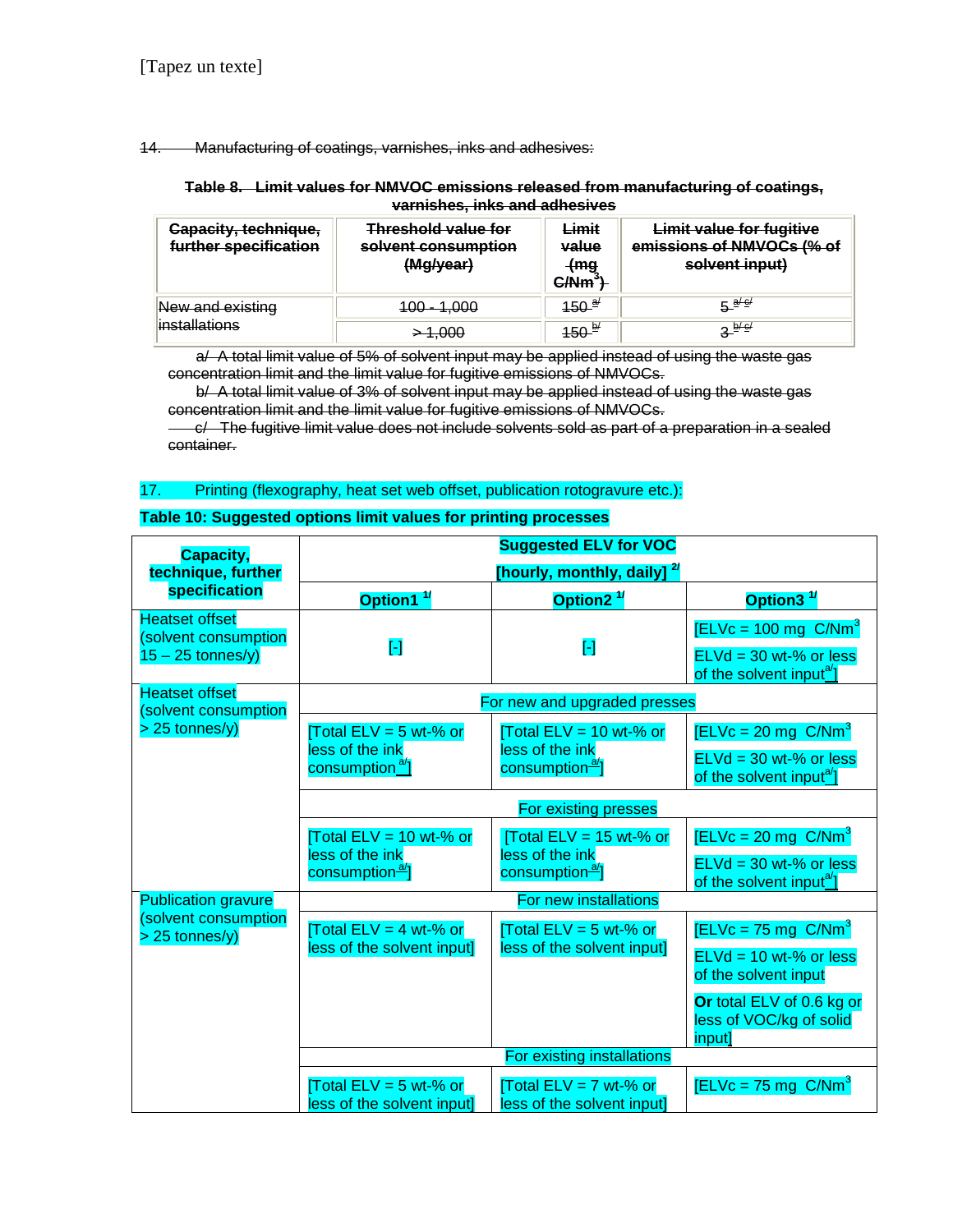|                                                                                                                                                                     |                                                                                                                                                                                                                                          |                                                                                                                                                                                                                | $ELVd = 15 wt-S$ or less<br>of the solvent input<br><b>Or</b> total ELV of 0.8 kg or<br>less of VOC/kg of solid<br>input]                     |
|---------------------------------------------------------------------------------------------------------------------------------------------------------------------|------------------------------------------------------------------------------------------------------------------------------------------------------------------------------------------------------------------------------------------|----------------------------------------------------------------------------------------------------------------------------------------------------------------------------------------------------------------|-----------------------------------------------------------------------------------------------------------------------------------------------|
| Packaging<br>rotogravure and<br>flexography (solvent<br>consumption 15 - 25<br>tonnes/y)                                                                            | $\mathbf{H}$                                                                                                                                                                                                                             | $\boxdot$                                                                                                                                                                                                      | [ELVc = 100 mg $C/Nm3$<br>$ELVd = 25 wt-S$ or less<br>of the solvent input<br>Or total ELV of 1.2 kg or<br>less of VOC/kg of solid<br>input]  |
| Packaging<br>rotogravure and<br>flexography (solvent<br>consumption 25 - 200<br>tonnes/y) and rotary<br>screen printing<br>(solvent consumption<br>$>$ 30 tonnes/y) | $\mathbf{H}$                                                                                                                                                                                                                             | H                                                                                                                                                                                                              | $[ELVc = 100 mg C/Nm3]$<br>$ELVd = 20 wt-S$ or less<br>of the solvent input<br>Or total ELV of 1.0 kg or<br>less of VOC/kg of solid<br>input] |
| Packaging<br>rotogravure and<br>flexography (solvent<br>consumption > 200<br>tonnes/y)                                                                              | [For the entire installation<br>$ELVc = 100 mg C/Nm3$<br>$ELVd = 20$ wt-% or less of the solvent input<br>Or<br>Total ELV = 25% of reference emission $\frac{1}{2}$<br>AND for the machines that are connected to<br>abatement equipment |                                                                                                                                                                                                                | $[ELVc = 100 mg C/Nm3]$<br>$ELVd = 20 wt-S$ or less<br>of the solvent input<br>Or total $ELV = 25%$ of<br>reference emission <sup>b/</sup> ]  |
|                                                                                                                                                                     | Total $ELV = 10$ wt-% or<br>less of the reference<br>emission <sup>b'</sup> , with<br>incineration<br>Total $ELV = 12.5$ wt-% or<br>less of the reference<br>emission <sup>b'</sup> , with solvent<br>recovery                           | Total $ELV = 12.5$ wt-% or<br>less of the reference<br>emission <sup>b/</sup> , with<br>incineration<br>Total $ELV = 15$ wt-% or<br>less of the reference<br>emission <sup>b'</sup> , with solvent<br>recovery |                                                                                                                                               |
|                                                                                                                                                                     | AND for machines that are not connected to the<br>abatement equipment:<br>Use low solvent or solvent-free products]                                                                                                                      | <sup>a</sup> / Residual solvent in the finished product are not taken into account in the calculation of the fugitive emission                                                                                 |                                                                                                                                               |

**D'Using the reference emission defined in annex IIb to the Solvent Directive 99/13/EC**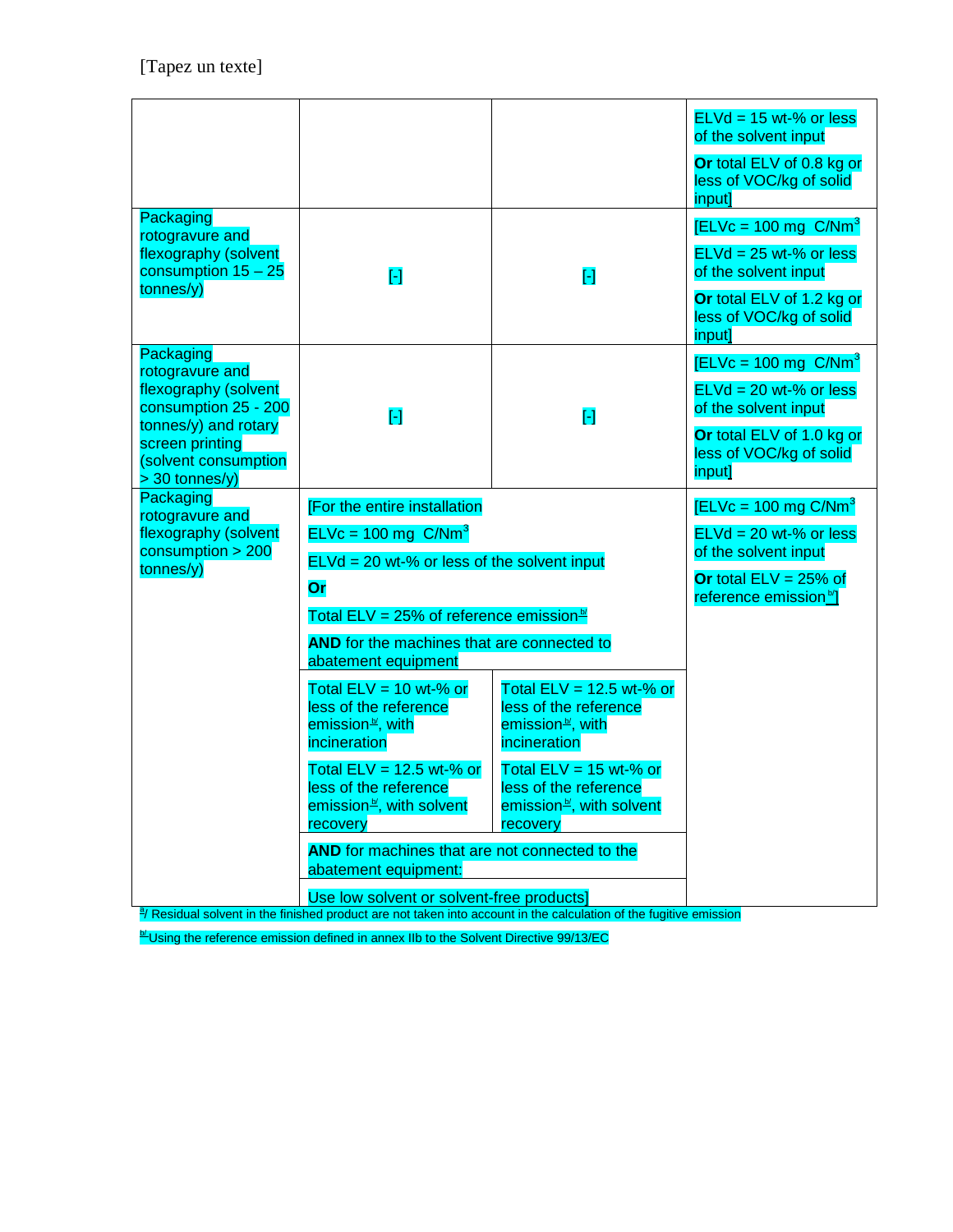15. Printing (flexography, heat set web offset, publication rotogravure etc.):

| <b>Capacity, technique, further</b><br>specification                                          | Threshold value for<br>solvent consumption<br>(Mg/year) | Limit<br>value<br>(mg)<br>$C/Nm^3$ | Limit value for fugitive<br>emissions of NMVOCs (% of<br>solvent input) |
|-----------------------------------------------------------------------------------------------|---------------------------------------------------------|------------------------------------|-------------------------------------------------------------------------|
| New and existing installations:                                                               | $15 - 25$                                               | 400                                | 30 <sup>2</sup>                                                         |
| heat set web offset                                                                           | > 25                                                    | 20                                 | 30 <sup>2</sup>                                                         |
| New installations: publication<br>  <del>rotogravure</del>                                    | 25                                                      | 75                                 | 10                                                                      |
| Existing installations: publication<br>rotogravure                                            | 25                                                      | 75                                 | 15                                                                      |
| New and existing installations:                                                               | $15 - 25$                                               | 400                                | 25                                                                      |
| other rotogravure, flexography,<br>rotary screen printing, lamination<br>and varnishing units | > 25                                                    | 400                                | 20                                                                      |
| New and existing installations:<br>rotary screen printing on textiles,<br>paperboard          | $\rightarrow 30$                                        | 400                                | 20                                                                      |

**Table 9. Limit values for NMVOC emissions released from printing processes**

a/ Solvent residue in finished products is not to be considered as part of the fugitive emissions of NMVOCs.

# 18. Manufacturing of pharmaceutical products:

# **Table 11: Suggested options limit values for manufacturing of pharmaceutical products**

| <b>Capacity,</b><br>technique, | <b>Suggested ELV for VOC</b><br>[hourly, monthly, daily]                    |                               |                                   |                               |
|--------------------------------|-----------------------------------------------------------------------------|-------------------------------|-----------------------------------|-------------------------------|
| further<br>specification       | Options1 and 2 <sup>1/</sup>                                                |                               | Option3 <sup>1/</sup>             |                               |
| <b>New installations</b>       | <b>ELVc:</b>                                                                | $[ELVd = 3 wt-%$              | $[ELVc = 20 mg]$                  | $[ELVd = 5 wt-%$              |
| (solvent                       | For non oxidate                                                             | or less of the                | $C/Nm^{3a/b}$                     | or less of the                |
| consumption > 50               | techniques : 0.1 kg C/hour <sup>t</sup><br>or 20 mg C/Nm <sup>3 g/ d/</sup> | solvent input $\frac{d}{ }$ ] |                                   | solvent input <sup>p'</sup> ] |
| tonnes/y)                      |                                                                             |                               |                                   |                               |
| <b>Existing</b>                | for thermal                                                                 | $[ELVd = 5 wt-%$              | $[ELVc = 20 mgC/Nm^3 \frac{a}{2}$ | $[ELVd = 15 wt-%$             |
| <b>installations</b>           | oxidation/incineration or                                                   | or less of the                |                                   | or less of the                |
| (solvent                       | catalytic oxidation $< 0.05$                                                | solvent input <sup>e/</sup> ] |                                   | solvent input <sup>c'</sup> ] |
| consumption > 50               | kg C/hour* or < 5 mg C/<br>Nm <sup>3 g/ e/</sup> l                          |                               |                                   |                               |
| tonnes(y)                      |                                                                             |                               |                                   |                               |

a/ If techniques are used which allow reuse of recovered solvents, the limit value shall be 150 mg C/Nm<sup>3</sup>.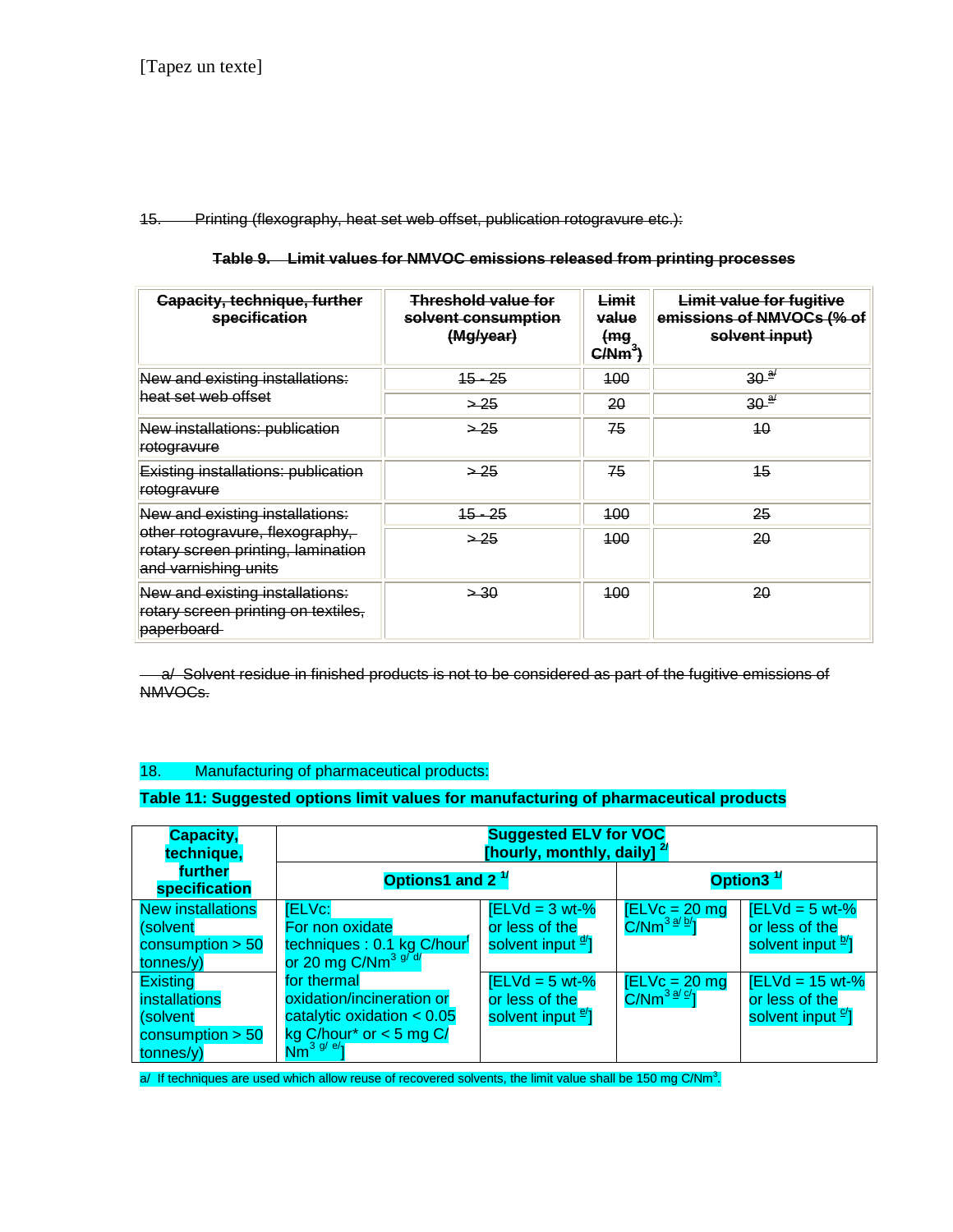b/ A total limit value of 5 % of solvent input may be applied instead of using the waste gas concentration limit and the limit value for fugitive emissions of VOCs.

c/ A total limit value of 15 % of solvent input may be applied instead of using the waste gas concentration limit and the limit value for fugitive emissions of VOCs.

d/ A total limit value of 3 % of solvent input may be applied instead of using the waste gas concentration limit and the limit value for fugitive emissions of VOCs

e/ A total limit value of 5 % of solvent input may be applied instead of using the waste gas concentration limit and the limit value for fugitive emissions of VOCs

f/ The averaging time relates to the emission profile, the levels relate to dry gas and Nm<sup>3</sup>

g/ The concentration level relates to volume flows without dilution by, e.g. volume flows from room or building ventilation

16. Manufacturing of pharmaceutical products:

#### **Table 10. Limit values for NMVOC emissions released from manufacturing of pharmaceutical products**

| <b>Capacity, technique,</b><br>further specification | <b>Threshold value for</b><br>solvent consumption<br>(Mg/year) | Limit<br>value<br>(ma<br>C/Nm <sup>*</sup> | Limit value for fugitive<br>emissions of NMVOCs (% of<br>solvent input) |
|------------------------------------------------------|----------------------------------------------------------------|--------------------------------------------|-------------------------------------------------------------------------|
| New installations                                    | ≻50                                                            | $20^{\frac{a/b}{}}$                        | $5^{\frac{b}{d}}$                                                       |
| <b>Existing installations</b>                        | > 50                                                           | $20^{\frac{a}{c}}$                         | <del>15<sup>c/ d/</sup></del>                                           |

a/ If techniques are used which allow reuse of recovered solvents, the limit value shall be 150 mg C/Nm3.

 b/ A total limit value of 5% of solvent input may be applied instead of using the waste gas concentration limit and the limit value for fugitive emissions of NMVOCs.

 c/ A total limit value of 15% of solvent input may be applied instead of using the waste gas concentration limit and the limit value for fugitive emissions of NMVOCs.

 d/ The fugitive limit value does not include solvents sold as part of a coatings preparation in a sealed container.

#### 19. Conversion of natural or synthetic rubber:

#### **Table 12: Suggested options limit values for conversion of natural or synthetic rubber**

| <b>Capacity, technique, further specification</b>                                                                 | <b>Suggested ELV for VOC</b><br>[hourly, monthly, daily] <sup>2/</sup> |  |
|-------------------------------------------------------------------------------------------------------------------|------------------------------------------------------------------------|--|
|                                                                                                                   | Option3 <sup>1/</sup>                                                  |  |
| <u>  New and existing installations: conversion of natural  ELVc = 20<sup>a/b/</sup></u>                          |                                                                        |  |
| $\frac{1}{\log 2}$ synthetic rubber (solvent consumption > 15 $\left\vert$ ELVd = 25 <sup>2/2/</sup><br>tonnes/y) |                                                                        |  |
|                                                                                                                   | $ $ Or total ELV = 25% of solvent input]                               |  |

 a/ A total limit value of 25% of solvent input may be applied instead of using the waste gas concentration limit and the limit value for fugitive emissions of VOCs.

b/ If techniques are used which allow reuse of recovered solvent, the limit value shall be 150 mg C/Nm<sup>3</sup>.

c/ The fugitive limit does not include solvents sold as part of a preparation in a sealed container.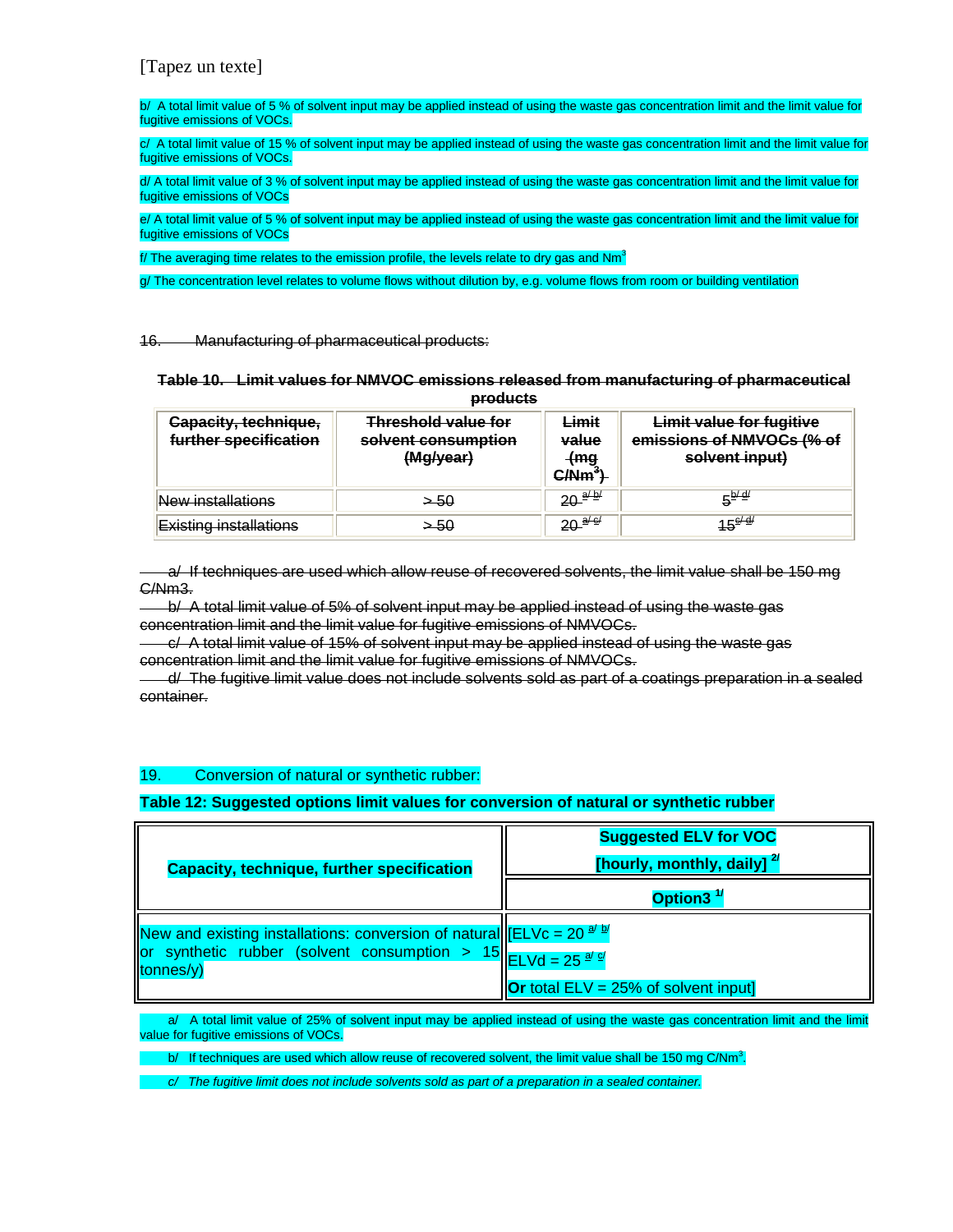17. Conversion of natural or synthetic rubber:

**Table 11. Limit values for NMVOC emission released from conversion of natural or synthetic rubber**

| Capacity, technique, further<br>specification                                   | <b>Threshold value for solvent</b><br>consumption (Mg/year) | Limit<br><u>value</u><br>(ma<br>C/Nm | Limit value for fugitive<br>emissions of NMVOCs<br>(% of solvent input) |
|---------------------------------------------------------------------------------|-------------------------------------------------------------|--------------------------------------|-------------------------------------------------------------------------|
| New and existing installations:<br>conversion of natural or<br>synthetic rubber | → 15                                                        | $20^{a/b}$                           | 25.ª ∉                                                                  |

a/ A total limit value of 25% of solvent input may be applied instead of using the waste gas concentration limit and the limit value for fugitive emissions of NMVOCs.

 b/ If techniques are used which allow reuse of recovered solvent, the limit value shall be 150 mg  $C/Nm^3$ .

c/ The fugitive limit does not include solvents sold as part of a preparation in a sealed container.

#### 20. Surface cleaning:

### **Table 13: Suggested options limit values for surface cleaning**

| <b>Capacity,</b>                                                                                                                                                                | <b>Threshold</b>                    | <b>Suggested ELV for VOC</b>                   |                                       |                                                |                                     |
|---------------------------------------------------------------------------------------------------------------------------------------------------------------------------------|-------------------------------------|------------------------------------------------|---------------------------------------|------------------------------------------------|-------------------------------------|
| technique,                                                                                                                                                                      | value for                           | [hourly, monthly, daily] <sup>2</sup>          |                                       |                                                |                                     |
| further<br>specification                                                                                                                                                        | solvent<br>consumption<br>(Mg/year) | Options1 and 2 <sup>1/</sup>                   |                                       |                                                | Option3 <sup>1</sup>                |
| New and                                                                                                                                                                         | $1 - 5$                             | $[ELVc = 10 mg]$                               | $ELVd = 1%$ of                        | $[ELVc = 20$ mg                                | $[ELVd = 15 % of$                   |
| existing                                                                                                                                                                        |                                     | compound/Nm <sup>3</sup> ]                     | solvent input]                        | compound/Nm <sup>3</sup> ]                     | solvent input]                      |
| installations:<br>surface<br>cleaning using<br>substances<br>associated with<br>risk phrase<br>R45, R46, R49,<br><b>R60 and R61</b><br>and<br><b>Halogenated</b><br>solvent R40 | > 5                                 | $[ELVc = 10 mg]$<br>compound/Nm <sup>3</sup> ] | [ELVd = $0.5 \%$<br>of solvent input] | $[ELVc = 20 mg]$<br>compound/Nm <sup>3</sup> ] | $[ELVd = 10 % of$<br>solvent input] |
| New and                                                                                                                                                                         | $2 - 10$                            | $[ELVc = 35 mg]$                               | [ELVd = 10 % $\frac{a}{c}$ ]          | $[ELVc = 75 mg]$                               | [ELVd = 20 % $\frac{3}{4}$ ]        |
| existing                                                                                                                                                                        |                                     | $C/Nm^3$ <sup>a/</sup> l                       | of solvent input]                     | $C/Nm^3$ <sup>a/</sup> l                       | of solvent input]                   |
| installations:                                                                                                                                                                  | >10                                 | $[ELVc = 35 mg]$                               | $ELVd = 7.5%$                         | $[ELVc = 75 mg]$                               | [ELVd = 15 % $\frac{a}{2}$ ]        |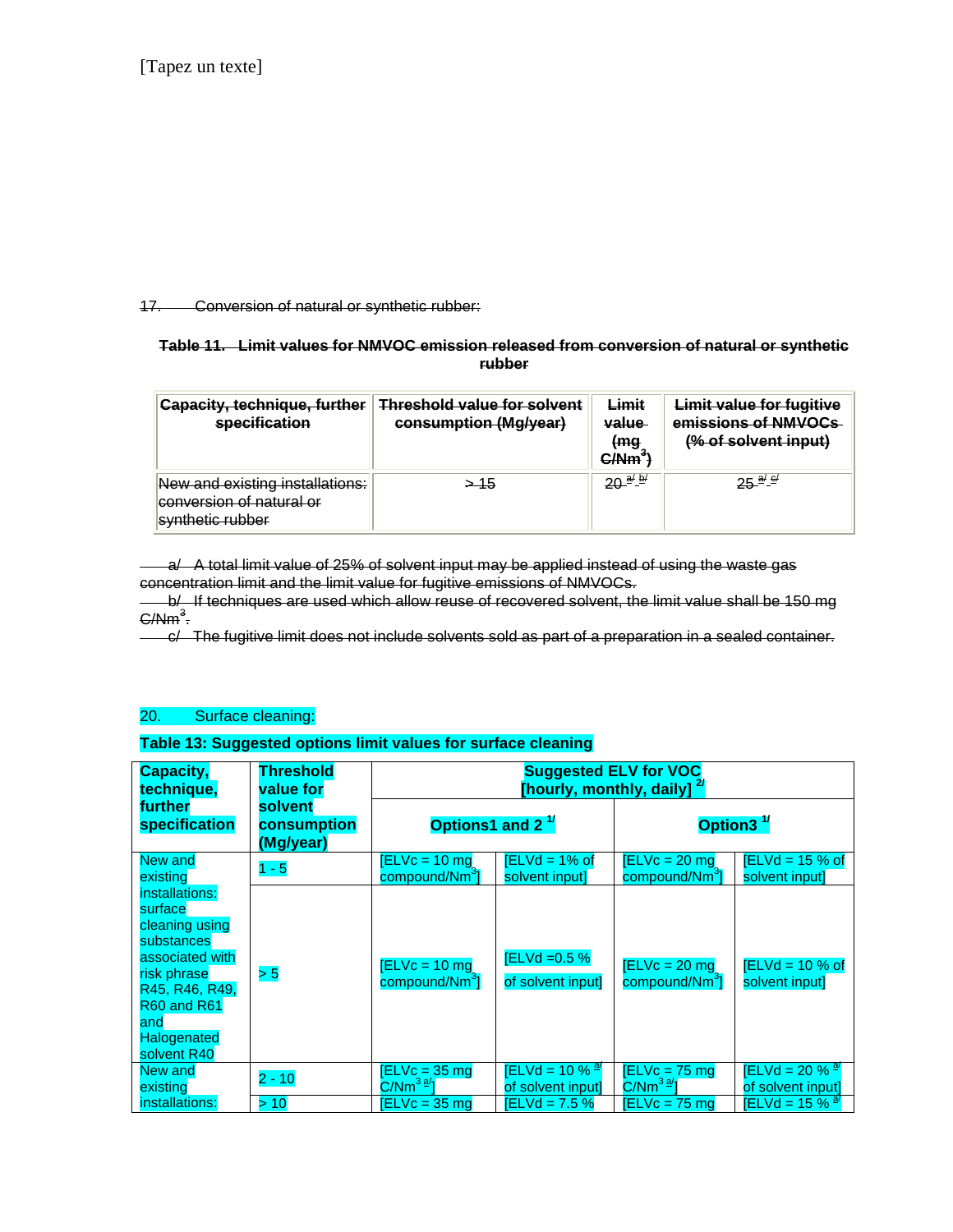| tace<br><b>othe</b><br>71 I | a/<br>18.LI<br>лш | a<br><b>SIMPLE</b><br>н<br>,,,,<br>י<br>u. | <b>CONTRACTOR</b><br><b>MNILL</b> | -inb<br>0W<br>епс<br>u |
|-----------------------------|-------------------|--------------------------------------------|-----------------------------------|------------------------|
| clea                        |                   | וומו<br>$\mathbf{m}$                       |                                   |                        |

a/ Installations which demonstrate to the competent authority that the average organic solvent content of all cleaning material used does not exceed 30% w/w are exempt from applying these values.

#### 18. Surface cleaning:

#### **Table 12. Limit values for NMVOC emissions released from surface cleaning**

| Capacity, technique,<br>further specification                        | <b>Threshold value for</b><br>solvent consumption<br>(Mg/year) | Limit value                                 | Limit value for<br>fugitive emissions<br>of NMVOCs<br><del>(% of solvent</del><br>input) |
|----------------------------------------------------------------------|----------------------------------------------------------------|---------------------------------------------|------------------------------------------------------------------------------------------|
| New and existing installations:<br>surface cleaning using substances | 1-5                                                            | 20 ma<br>compound/Nm                        | 15                                                                                       |
| mentioned in paragraph 3 (w)                                         | $\rightarrow 5$                                                | $20 \text{ mg}$<br>compound/Nm <sup>3</sup> | 40                                                                                       |
| New and existing installations:                                      | $2 - 10$                                                       | 75 mg C/Nm $\frac{3\,\overline{a}}{b}$      | $20^{\frac{a}{2}}$                                                                       |
| other surface cleaning                                               | 40 -                                                           | 75 mg C/Nm $\frac{3a}{4}$                   | 15.ª ∕                                                                                   |

a/ Installations which demonstrate to the competent authority that the average organic solvent content of all cleaning material used does not exceed 30% w/w are exempt from applying these values.

#### 21. Vegetable oil and animal fat extraction and vegetable oil refining processes:

**Table 14: Suggested options limit values for extraction of vegetable and animal fat and refining of vegetable oil** 

|                                                                                                         | <b>Suggested ELV for VOC</b>                                                                                                                                                                                                          |  |
|---------------------------------------------------------------------------------------------------------|---------------------------------------------------------------------------------------------------------------------------------------------------------------------------------------------------------------------------------------|--|
| <b>Capacity, technique, further specification</b>                                                       | [hourly, monthly, daily] <sup>2/</sup>                                                                                                                                                                                                |  |
|                                                                                                         | Option3 <sup>1/</sup>                                                                                                                                                                                                                 |  |
| New and existing installations (solvent consumption >  [Total ELV (kg VOC/Mg product)<br>$10$ tonnes/y) | Animal fat:<br>1.5<br>3.0<br>Castor:<br>Rape seed:<br>1.0<br>Sunflower seed:<br>1.0                                                                                                                                                   |  |
|                                                                                                         | Soya beans (normal crush): 0.8<br>Soya beans (white flakes): 1.2<br>Other seeds and vegetable<br>3.0 <sup>4</sup><br>lmaterial:<br><b>All fractionation processes,</b><br>excl. degumming $\frac{D}{2}$ :<br>1.5<br>Degumming:<br>4.0 |  |

 a/ Limit values for total emissions of VOCs from installations treating single batches of seeds or other vegetable material shall be set case by case by the competent authorities on the basis of the best available technologies. **b** The removal of gum from the oil.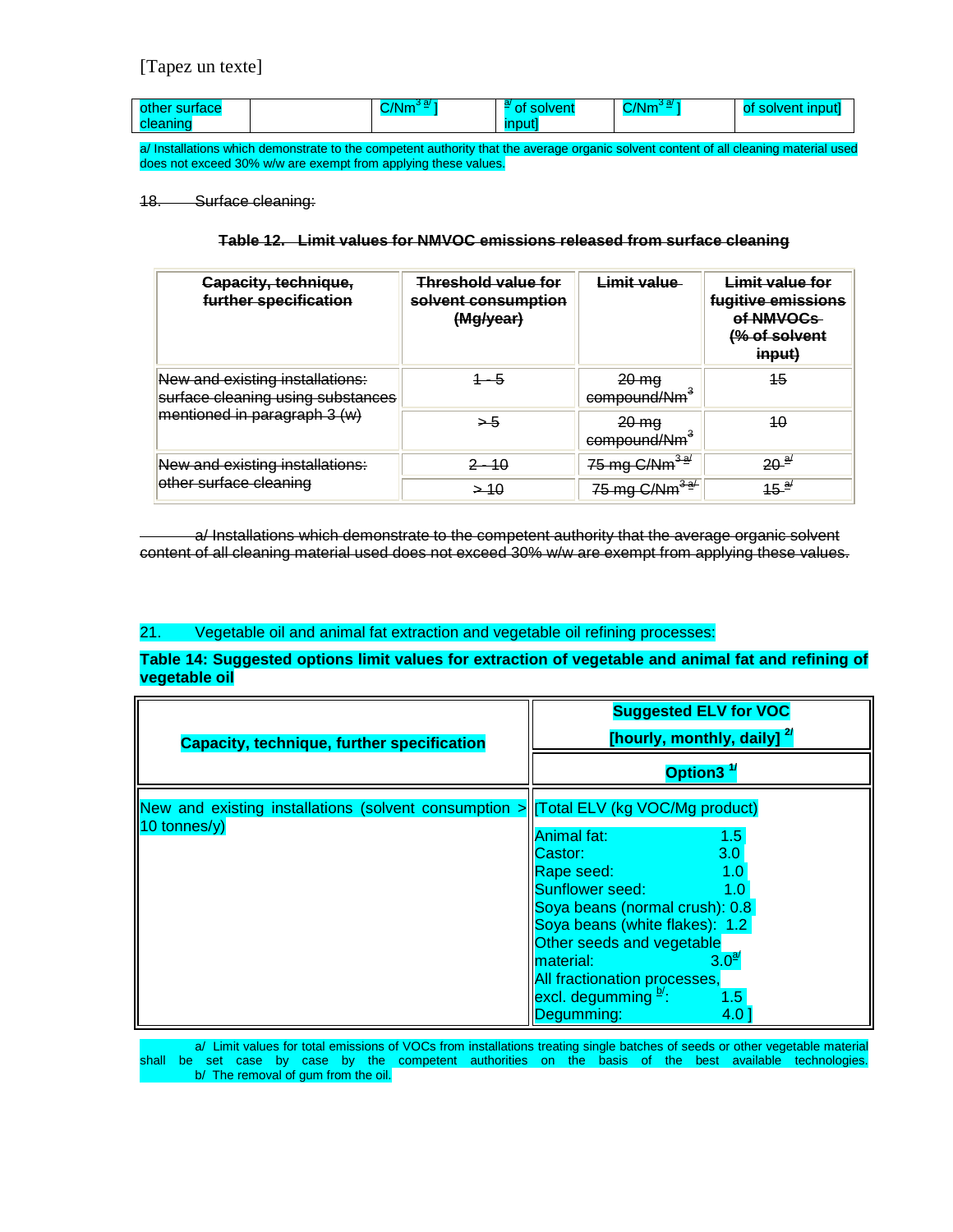#### 19. Vegetable oil and animal fat extraction and vegetable oil refining processes:

| Table 13. Limit values for NMVOC emissions released from extraction of vegetable |
|----------------------------------------------------------------------------------|
|                                                                                  |
| and animal fat and refining of vegetable oil                                     |

| <b>Capacity, technique, further</b><br>specification | Threshold value<br>for solvent<br>consumption<br>(Mg/year) | <b>Total limit value</b><br>(kg/Mg)                                                                                                                                                                                                                                                                                                                   |
|------------------------------------------------------|------------------------------------------------------------|-------------------------------------------------------------------------------------------------------------------------------------------------------------------------------------------------------------------------------------------------------------------------------------------------------------------------------------------------------|
| New and existing installations                       | 40                                                         | Animal fat:<br><del>1.5</del><br>3.0<br>Castor:<br>Rape seed:<br>г. U<br>Sunflower seed:<br>1.0<br>Soya beans (normal crush):<br>$0.8 -$<br>Soya beans (white flakes):<br><u>1.2-</u><br>Other seeds and vegetable<br>material:<br>$3.0^{\mathrm{a}}$<br>All fractionation processes,<br>lexcl. degumming <sup>b/</sup> :<br>1.5<br>Degumming:<br>4.0 |

a/ Limit values for total emissions of NMVOCs from installations treating single batches of seeds or other vegetable material shall be set case by case by the competent authorities on the basis of the best available technologies.

b/ The removal of gum from the oil.

20. Vehicle refinishing:

#### **Table 14. Limit values for NMVOC emissions released from vehicle refinishing**

| Capacity, technique,<br>further specification | <b>Threshold value for</b><br>solvent consumption<br>(Mg/year) | Limit<br>value<br><del>(ma</del><br>C/Nm <sup>*</sup> | Limit value for fugitive<br>emissions of NMVOCs (% of<br>solvent input) |
|-----------------------------------------------|----------------------------------------------------------------|-------------------------------------------------------|-------------------------------------------------------------------------|
| New and existing<br><i>installations</i>      | > 0.5                                                          | 50 <sup>2</sup>                                       | 25                                                                      |

a/ Compliance with limit values to be proven by 15-minute average measurements.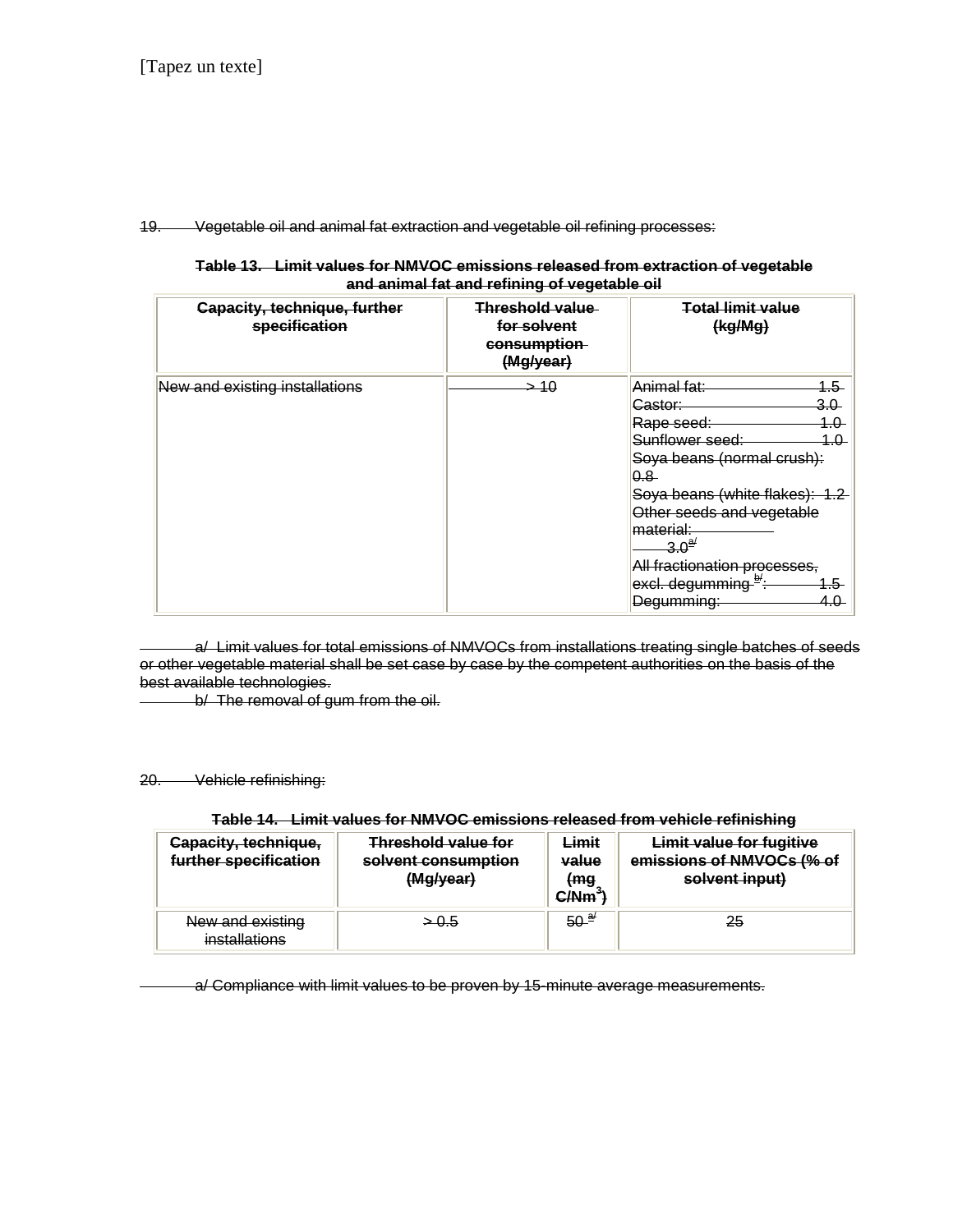# 22. Impregnation of wooden surfaces:

## **Table 15: Suggested options limit values for impregnation of wooden surfaces**

| <b>Capacity,</b>                | <b>Suggested ELV for VOC</b><br>[hourly, monthly, daily] <sup>2</sup> |                                                                   |                                                  |  |  |
|---------------------------------|-----------------------------------------------------------------------|-------------------------------------------------------------------|--------------------------------------------------|--|--|
| technique,                      |                                                                       |                                                                   |                                                  |  |  |
| <b>further</b><br>specification | Option1 <sup>1</sup>                                                  | Option2 <sup>1</sup>                                              | Option3 <sup>1</sup>                             |  |  |
| Wood<br>preservation            |                                                                       | $[ELVc = 100^{a/2}$ mg $C/Nm^3$   $[ELVc = 100^{a/2}$ mg $C/Nm^3$ | $[ELVc = 100a$ mg C/Nm <sup>3</sup>              |  |  |
| (solvent<br>consumption >       | $ELVd = 25 wt-S$ or less<br>of the solvent input                      | $ELVd = 35 wt-S$ or less of<br>the solvent inpu                   | $ELVd = 45 wt$ % or less of the<br>solvent input |  |  |
| 25 tonnes/y)                    | Or 7 kg or less of VOC /<br>$m^{3}$                                   | Or 9 kg or less of VOC /<br>$m^{3}$                               | Or 11 kg or less of VOC / $m^3$ ]                |  |  |

a/ Does not apply to impregnation with creosote

21. Impregnation of wooden surfaces:

#### **Table 15. Limit values for NMVOC emissions released from impregnation of wooden surfaces**

| Capacity, technique,<br>further specification | <b>Threshold value for solvent</b><br>consumption (Mg/year) | ∟imit<br>value<br>(mg<br><b>C/Nm<sup>*</sup></b> | Limit value for fugitive<br>emission of NMVOCs<br>(% of solvent input) |
|-----------------------------------------------|-------------------------------------------------------------|--------------------------------------------------|------------------------------------------------------------------------|
| New and existing<br><i>installations</i>      | -25                                                         | <u>100.ª<sup>/b/</sup></u>                       | $45^{\frac{b}{2}}$                                                     |

a/ Does not apply to impregnation with creosote.

b/ A total limit value of 11 kg solvent/m<sup>3</sup> of wood treated may be applied instead of using the waste gas concentration limit and the limit value for fugitive emissions of NMVOCs.

# B. Canada<sup>3</sup>

22. Limit values for controlling emissions of volatile organic compounds (VOCs) from new stationary sources in the following stationary source categories will be determined on the basis of available information on control technology and levels, including limit values applied in other countries, and the following documents:

(a) Canadian Council of Ministers of the Environment (CCME). Environmental Code of Practice for the Reduction of Solvent Emissions from Dry Cleaning Facilities. December 1992. PN1053; (b) CCME. Environmental Guideline for the Control of Volatile Organic Compounds Process

Emissions from New Organic Chemical Operations. September 1993. PN1108;

 (c) CCME. Environmental Code of Practice for the Measurement and Control of Fugitive VOC Emissions from Equipment Leaks. October 1993. PN1106;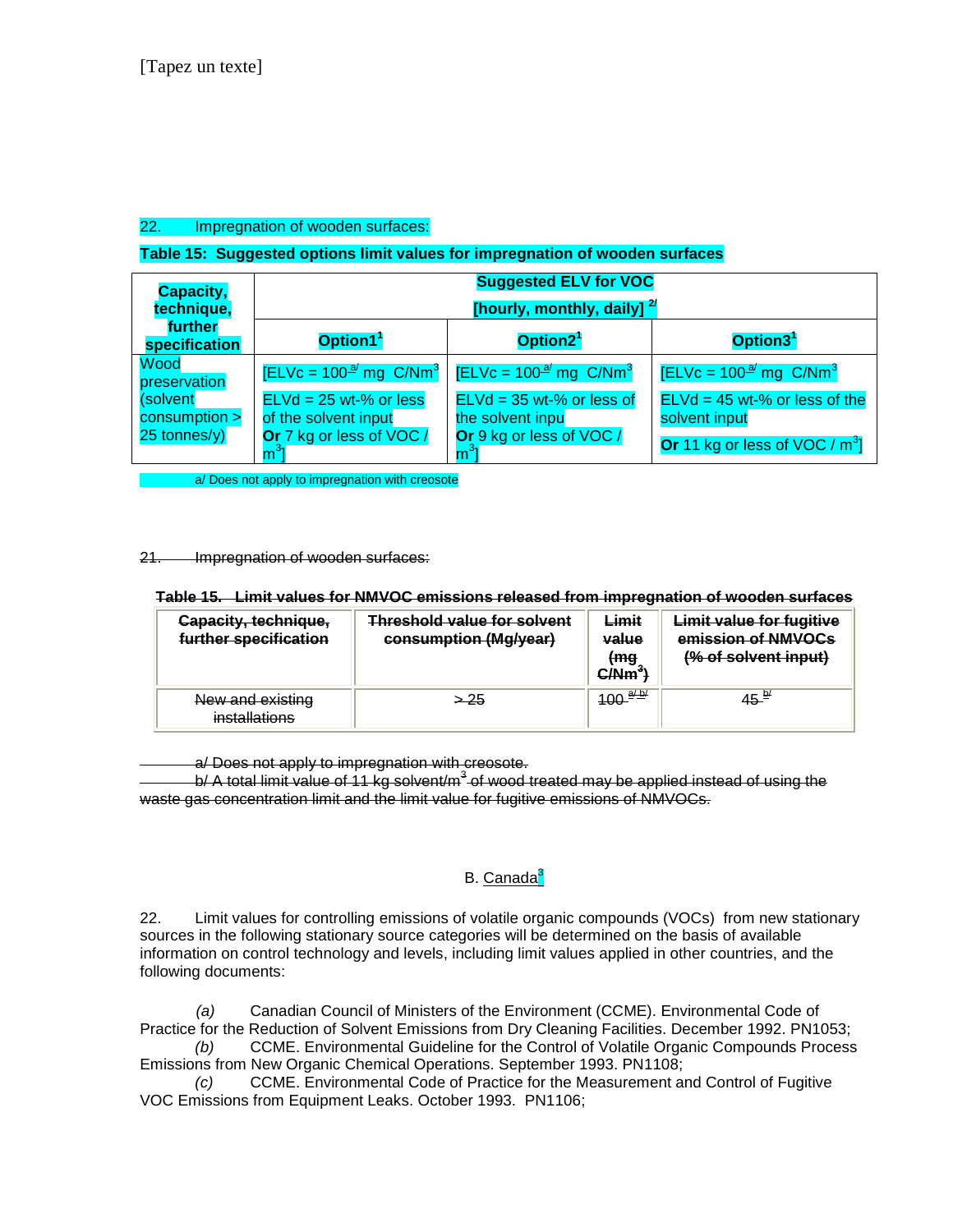(d) CCME. A Program to Reduce Volatile Organic Compound Emissions by 40 Percent from Adhesives and Sealants. March 1994. PN1116;

 (e) CCME. A Plan to Reduce Volatile Organic Compound Emissions by 20 Percent from Consumer Surface Coatings. March 1994. PN1114;

 (f) CCME. Environmental Guidelines for Controlling Emissions of Volatile Organic Compounds from Aboveground Storage Tanks. June 1995. PN1180;

 (g) CCME. Environmental Code of Practice for Vapour Recovery during Vehicle Refueling at Service Stations and Other Gasoline Dispersing Facilities. (Stage II) April 1995. PN1184;

 (h) CCME. Environmental Code of Practice for the Reduction of Solvent Emissions from Commercial and Industrial Degreasing Facilities. June 1995. PN1182;

 (i) CCME. New Source Performance Standards and Guidelines for the Reduction of Volatile Organic Compound Emissions from Canadian Automotive Original Equipment Manufacturer (OEM) Coating Facilities. August 1995. PN1234;

 (j) CCME. Environmental Guideline for the Reduction of Volatile Organic Compound Emissions from the Plastics Processing Industry. July 1997. PN1276; and

 (k) CCME. National Standards for the Volatile Organic Compound Content of Canadian Commercial/Industrial Surface Coating Products - Automotive Refinishing. August 1997. PN1288.

# C. United States of America<sup>3</sup>

23. Limit values for controlling emissions of VOCs from new stationary sources in the following stationary source categories are specified in the following documents:

(a) Storage Vessels for Petroleum Liquids - 40 Code of Federal Regulations (C.F.R.) Part 60, Subpart K, and Subpart Ka;

(b) Storage Vessels for Volatile Organic Liquids - 40 C.F.R. Part 60, Subpart Kb;

(c) Petroleum Refineries - 40 C.F.R. Part 60, Subpart J;

(d) Surface Coating of Metal Furniture -40 C.F.R. Part 60, Subpart EE;

(e) Surface Coating for Automobile and Light Duty Trucks - 40 C.F.R. Part 60, Subpart MM;

(f) Publication Rotogravure Printing - 40 C.F.R. Part 60, Subpart QQ;

 (g) Pressure Sensitive Tape and Label Surface Coating Operations - 40 C.F.R. Part 60, Subpart RR;

 (h) Large Appliance, Metal Coil and Beverage Can Surface Coating - 40 C.F.R. Part 60, Subpart SS, Subpart TT and Subpart WW;

(i) Bulk Gasoline Terminals - 40 C.F.R. Part 60, Subpart XX;

(j) Rubber Tire Manufacturing - 40 C.F.R. Part 60, Subpart BBB;

(k) Polymer Manufacturing - 40 C.F.R. Part 60, Subpart DDD;

(I) Flexible Vinyl and Urethane Coating and Printing - 40 C.F.R. Part 60, Subpart FFF;

(m) Petroleum Refinery Equipment Leaks and Wastewater Systems - 40 C.F.R. Part 60, Subpart GGG and Subpart QQQ;

(n) Synthetic Fiber Production - 40 C.F.R. Part 60, Subpart HHH;

(o) Petroleum Dry Cleaners - 40 C.F.R. Part 60, Subpart JJJ;

(p) Onshore Natural Gas Processing Plants - 40 C.F.R. Part 60, Subpart KKK;

(q) SOCMI Equipment Leaks, Air Oxidation Units, Distillation Operations and Reactor Processes -

40 C.F.R. Part 60, Subpart VV, Subpart III, Subpart NNN and Subpart RRR;

(r) Magnetic Tape Coating - 40 C.F.R. Part 60, Subpart SSS;

(s) Industrial Surface Coatings - 40 C.F.R. Part 60, Subpart TTT; and

(t) Polymeric Coatings of Supporting Substrates Facilities - 40 C.F.R. Part 60, Subpart VVV.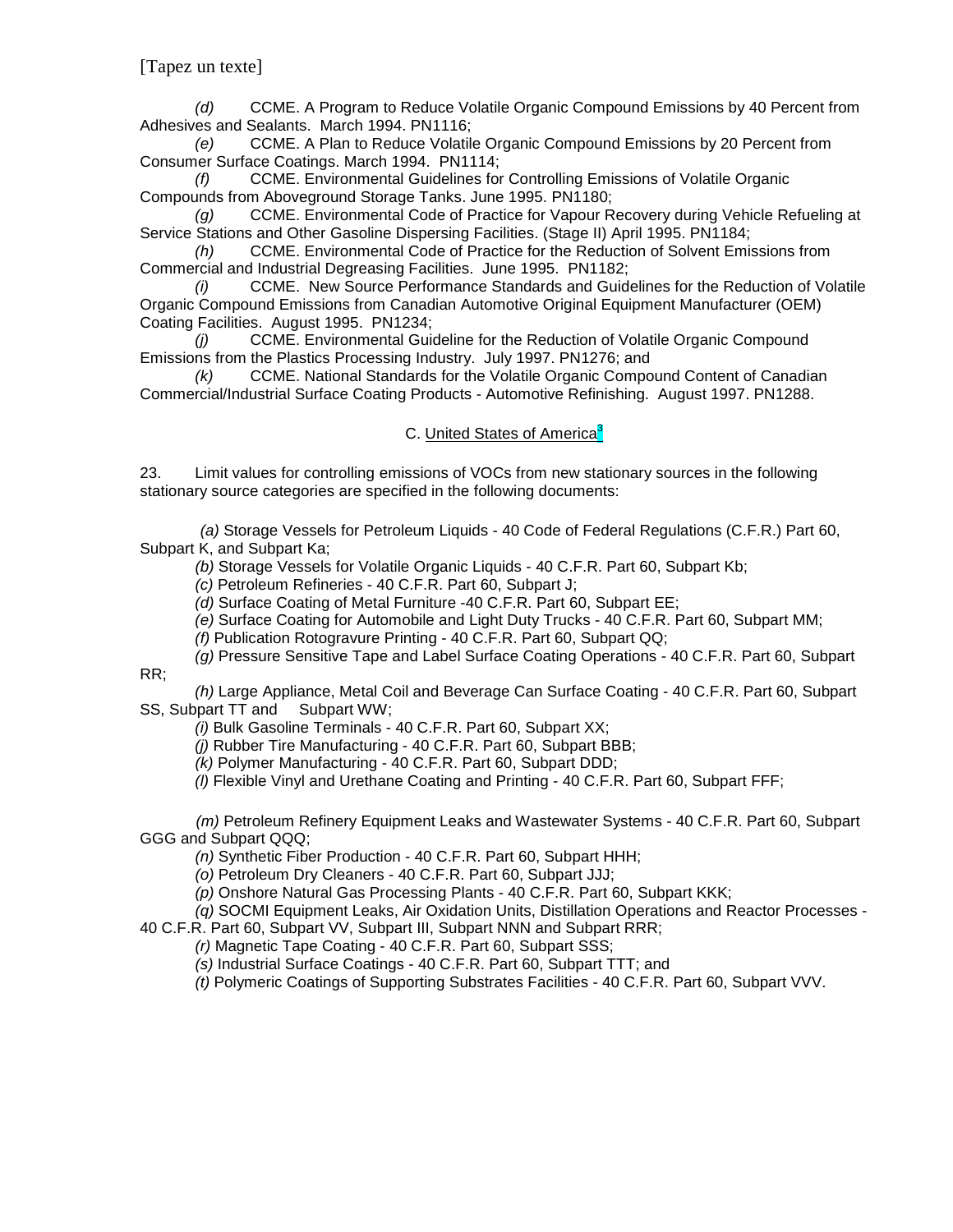1/ Monitoring is to be understood as an overall activity, comprising measuring of emissions, mass balancing, etc. It can be carried out continuously or discontinuously.

 1/ The definitions of option 1, option 2 and option 3 are available in Informal document prepared by EGTEI for the 44th WGSR meeting. These options were designed to leave maximum flexibility for discussion at the WGSR.

2/ Proposed ELVs are based on BAT-AEL or current ELVs which usually are defined for a certain averaging period (mainly hourly, daily or monthly). The same averaging period could be also used for setting ELVs. See reference documents for more information. More specifics will be presented in the next drafts of the TA.

3/Up to now, no information has been provided by North America, then part B and C of the annex have not been modified yet.

#### **Note**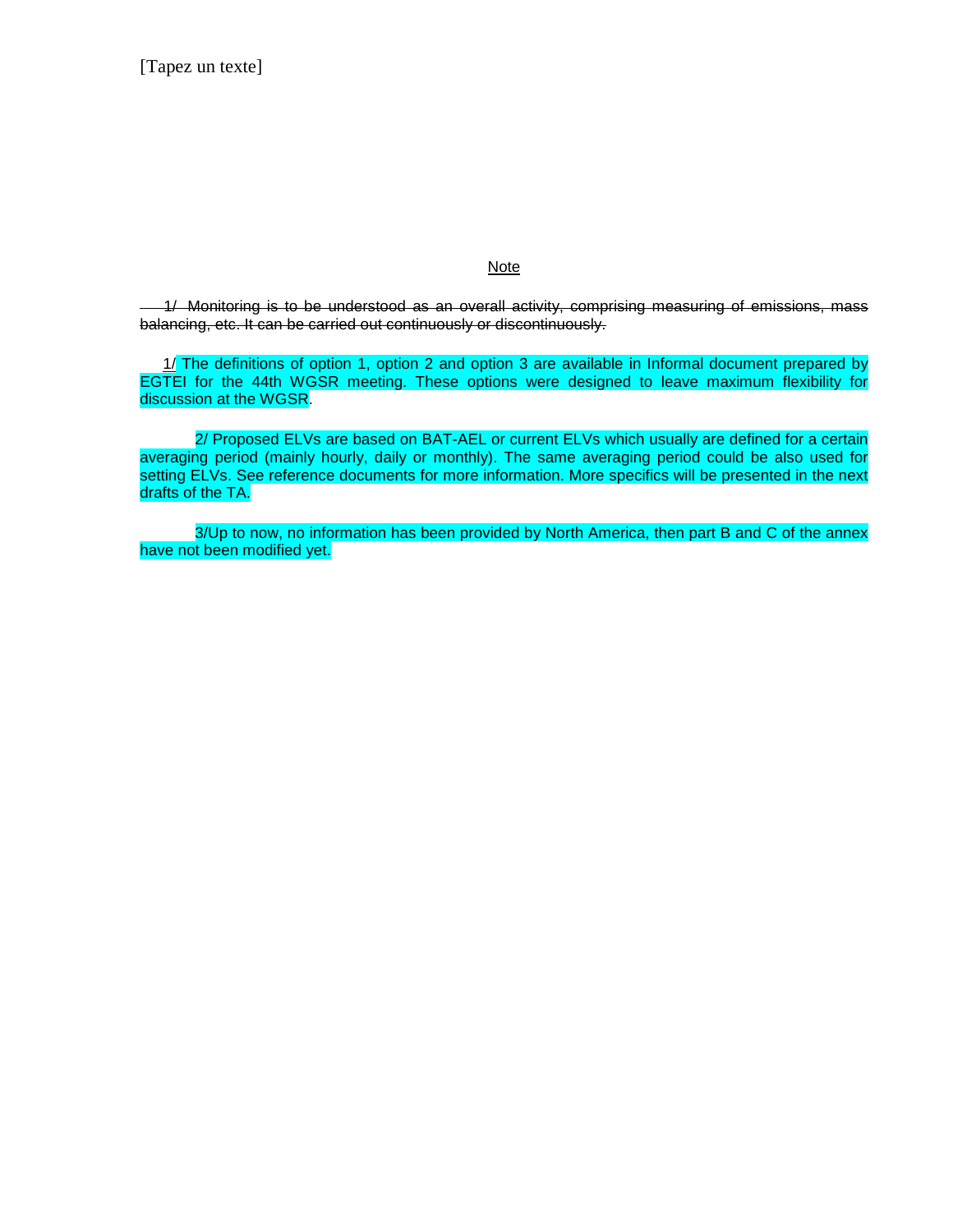# **Appendix I**

# SOLVENT MANAGEMENT PLAN

## **Introduction**

1. This appendix to the annex on limit values for emissions of non-methane volatile organic compounds (NMVOCs) from stationary sources provides guidance on carrying out a solvent management plan. It identifies the principles to be applied (para. 2), provides a framework for the mass balance (para. 3) and provides an indication of the requirements for verification of compliance (para. 4).

#### **Principles**

2. The solvent management plan serves the following purposes: (a) Verification of compliance, as specified in the annex; and (b) Identification of future reduction options.

#### **Definitions**

3. The following definitions provide a framework for the mass balance exercise:

(a) Inputs of organic solvents:

 I1. The quantity of organic solvents or their quantity in preparations purchased that are used as input into the process in the time frame over which the mass balance is being calculated.

 I2. The quantity of organic solvents or their quantity in preparations recovered and reused as solvent input into the process. (The recycled solvent is counted every time it is used to carry out the activity.)

(b) Outputs of organic solvents:

O1. Emission of NMVOCs in waste gases.

 O2. Organic solvents lost in water, if appropriate taking into account waste-water treatment when calculating O5.

 O3. The quantity of organic solvents that remains as contamination or residue in output of products from the process.

 O4. Uncaptured emissions of organic solvents to air. This includes the general ventilation of rooms, where air is released to the outside environment via windows, doors, vents and similar openings.

 O5. Organic solvents and/or organic compounds lost due to chemical or physical reactions (including, for example, those that are destroyed, e.g. by incineration or other waste-gas or waste-water treatments, or captured, e.g. by adsorption, as long as they are not counted under O6, O7 or O8).

O6. Organic solvents contained in collected waste.

 O7. Organic solvents, or organic solvents contained in preparations, that are sold or are intended to be sold as a commercially valuable product.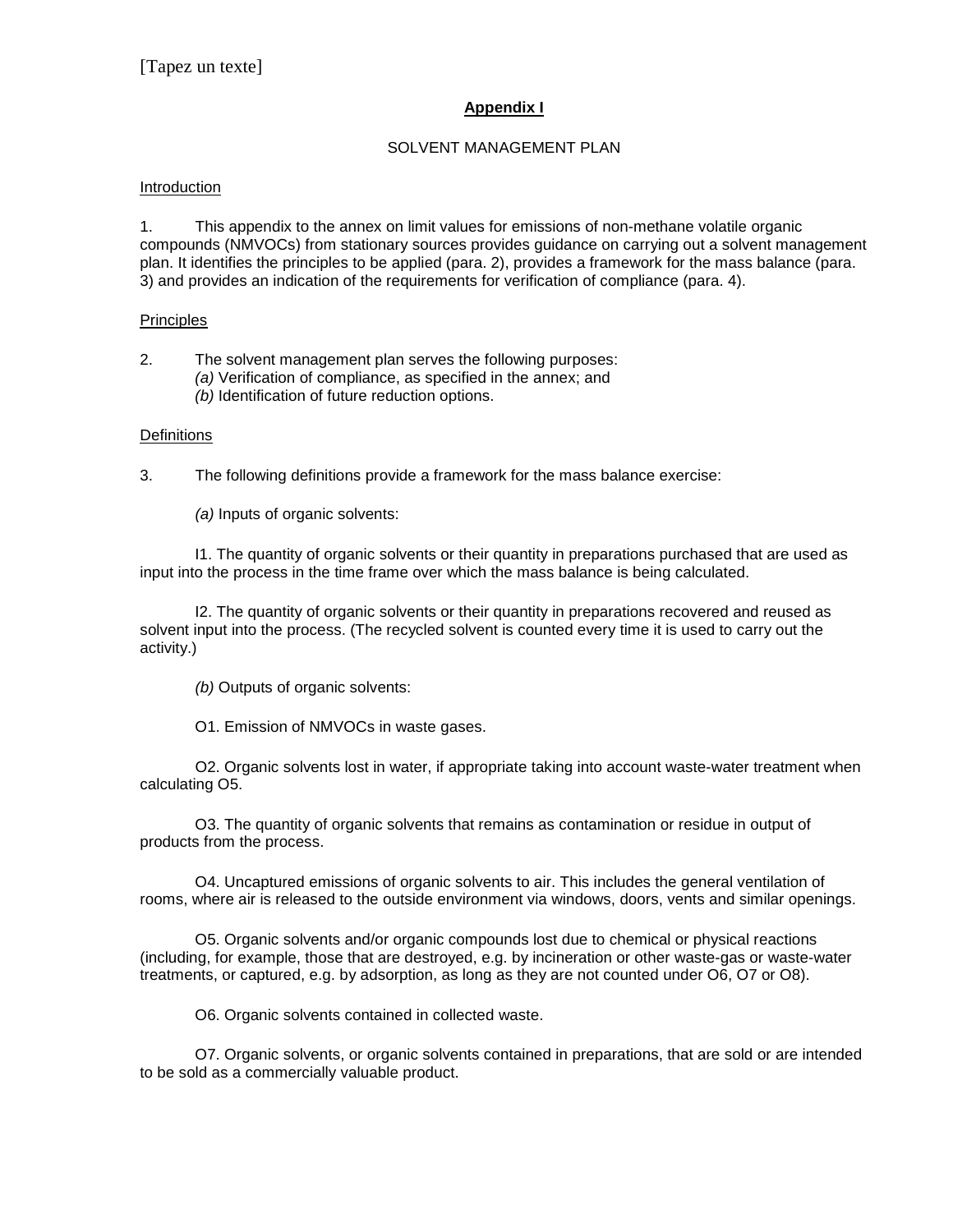O8. Organic solvents contained in preparations recovered for reuse but not as input into the process, as long as they are not counted under O7.

O9. Organic solvents released in other ways.

#### Guidance on use of the solvent management plan for verification of compliance

4. The use of the solvent management plan will be determined by the particular requirement which is to be verified, as follows:

 (a) Verification of compliance with the reduction option mentioned in paragraph 6 (a) of the annex, with a total limit value expressed in solvent emissions per unit product, or as otherwise stated in the annex.

> (i) For all activities using the reduction option mentioned in paragraph 6 (a) of the annex, the solvent management plan should be put into effect annually to determine consumption. Consumption can be calculated by means of the following equation:

 $C = 11 - 08$ 

A parallel exercise should also be undertaken to determine solids used in coating in order to derive the annual reference emission and the target emission each year;

(ii) For assessing compliance with a total limit value expressed in solvent emissions per unit product or as otherwise stated in the annex, the solvent management plan should be put into effect annually to determine emission of NMVOCs. Emission of NMVOCs can be calculated by means of the following equation:

 $E = F + O1$ 

Where F is the fugitive emission of NMVOC as defined in subparagraph (b) (i) below. The emission figure should be divided by the relevant product parameter;

 (b) Determination of fugitive emission of NMVOCs for comparison with fugitive emission values in the annex:

> (i) Methodology: The fugitive emission of NMVOC can be calculated by means of the following equation:

F = I1 - O1 - O5 - O6 - O7 - O8 or  $F = 02 + 03 + 04 + 09$ 

This quantity can be determined by direct measurement of the quantities. Alternatively, an equivalent calculation can be made by other means, for instance by using the capture efficiency of the process.

The fugitive emission value is expressed as a proportion of the input, which can be calculated by means of the following equation:

$$
I = I1 + I2
$$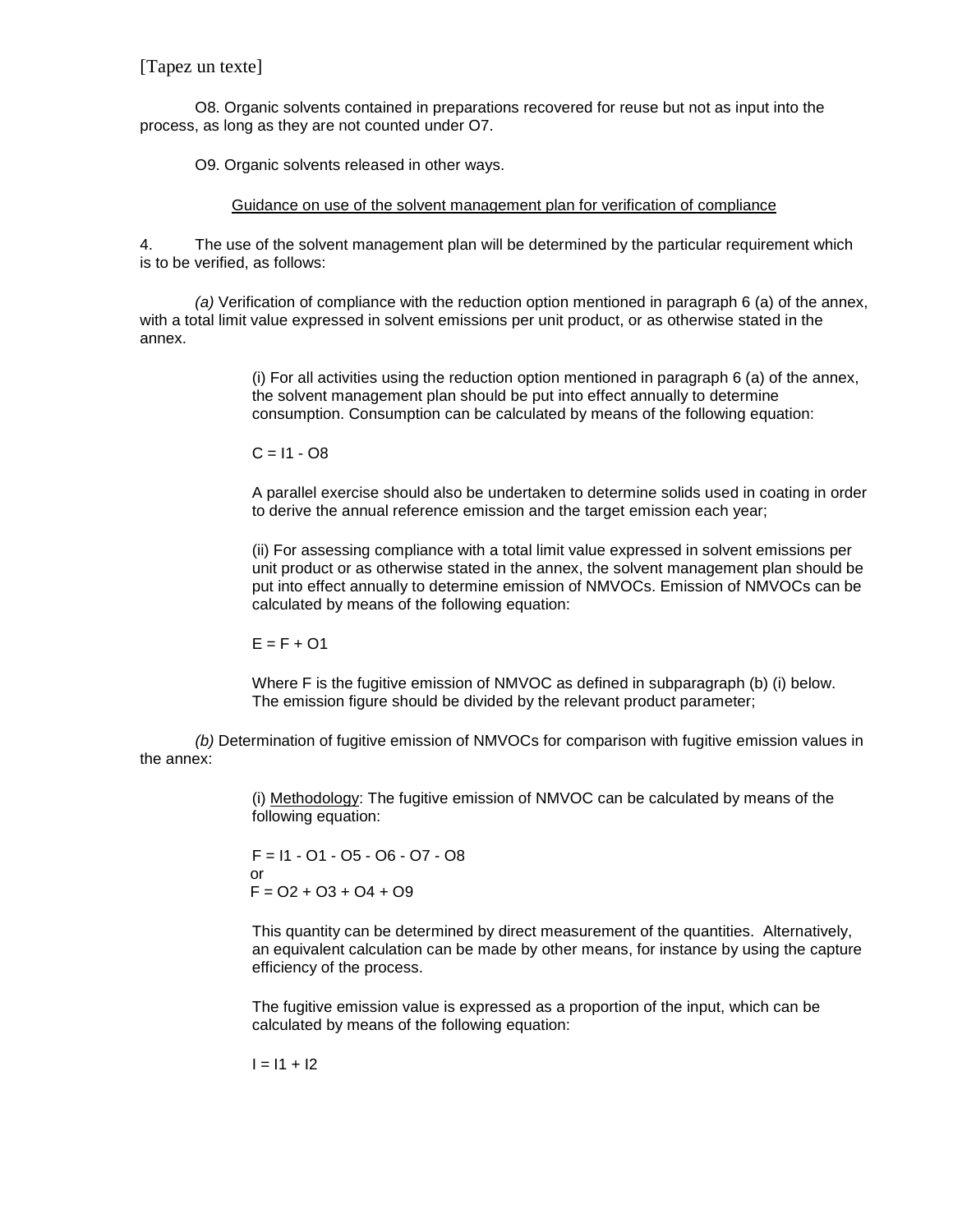(ii) Frequency: Fugitive emission of NMVOCs can be determined by a short but comprehensive set of measurements. This need not to be done again until the equipment is modified.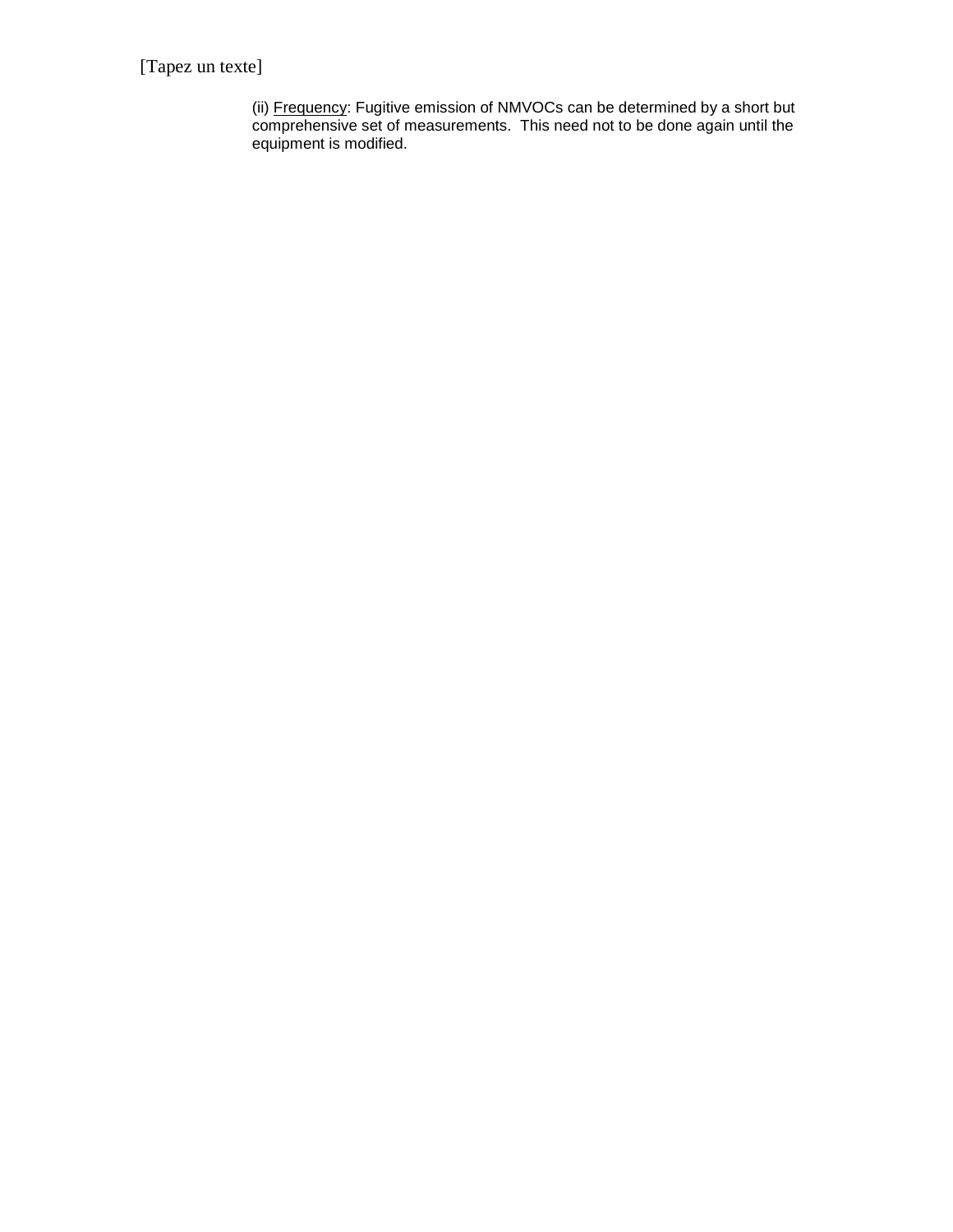## **Appendix II**

#### REDUCTION SCHEME

#### **Principles**

1. The purpose of the reduction scheme is to allow the operator the possibility to achieve by other means emission reductions equivalent to those achieved if the limit values were to be applied. To that end the operator may use any reduction scheme specially designed for his installation, provided that in the end an equivalent emission reduction is achieved. Parties shall report on progress in achieving the same emission reduction, including experience with the application of the reduction scheme.

#### Practice

-

2. If applying coatings, varnishes, adhesives or inks, the following scheme can be used. Where it is inappropriate, the competent authority may allow an operator to apply any alternative exemption scheme which it is satisfied fulfils the principles outlined here. The design of the scheme takes into account the following facts:

(a) Where substitutes containing little or no solvent are still under development, a time extension must be given to the operator to implement his emission reduction plans;

(b) The reference point for emission reductions should correspond as closely as possible to the emissions that would have resulted had no reduction action been taken.

3. The following scheme shall operate for installations for which a constant solid content of product can be assumed and used to define the reference point for emission reductions:

 (a) The operator shall forward an emission reduction plan which includes in particular decreases in the average solvent content of the total input and/or increased efficiency in the use of solids to achieve a reduction of the total emissions from the installation to a given percentage of annual reference emissions, termed the target emission.

#### This must be done in the following time frame: **<sup>2</sup>**

|                                               | <b>Time period</b>                        | <b>Maximum allowed total annual emissions</b>  |
|-----------------------------------------------|-------------------------------------------|------------------------------------------------|
| <b>New installations</b>                      | <b>Existing installations</b>             |                                                |
| By 31.10.2001                                 | By 31.10.2005                             | <b>Target emission x 1.5</b>                   |
| By 31 10 2004<br><del>,,,,,,,,,,,,,,,,,</del> | $R_{11}$ 31 10 2007<br><del>טטוט עט</del> | Target emiccion<br><del>ı argot ormssion</del> |

(b) The annual reference emission is calculated as follows:

(i) The total mass of solids in the quantity of coating and/or ink, varnish or adhesive consumed in a year is determined. Solids are all materials in coatings, inks, varnishes and adhesives that become solid once the water or the volatile organic compounds are evaporated;

(ii) The annual reference emissions are calculated by multiplying the mass determined as in subparagraph (i) by the appropriate factor listed in the table below. The competent authorities may adjust these factors for individual installations to reflect documented increased efficiency in the use of solids.

 $2$  Former specific values were deleted to let maximum flexibility to the Parties.